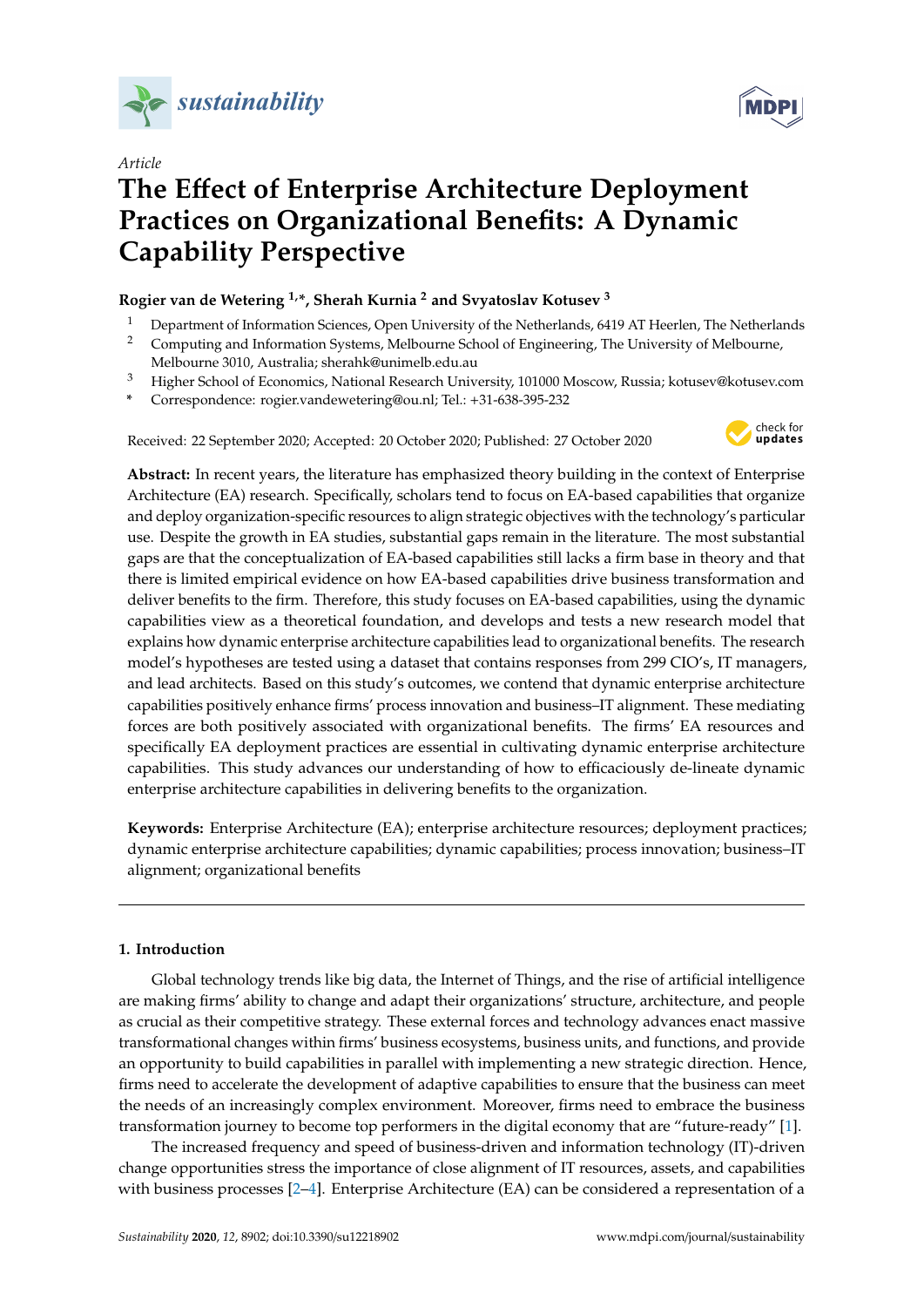high-level view of enterprise business processes and the firms' IT systems, their interrelationships, and the extent to which different parts share these systems and processes within the enterprise [\[5\]](#page-16-3). EA is used within firms to provide firms with value across departments, processes, and business units to align strategic planning with business processes and state-of-the-art technology investments and deployment [\[2](#page-16-1)[,3](#page-16-4)[,5](#page-16-3)[–8\]](#page-16-5). However, despite EA studies' richness over the past three decades, there is an inadequate understanding of the value created by EA and so-called EA-based capabilities that organize and deploy organization-specific resources to align strategic objectives with the particular use of technology [\[4](#page-16-2)[,5](#page-16-3),9-[11\]](#page-16-7). Therefore, there is no conclusive evidence of how EA-based capabilities

environments [\[11](#page-16-7)[–13\]](#page-16-8). This study aims to develop and test a new research model that explains how dynamic enterprise architecture capabilities lead to organizational benefits. Specifically, this study addresses how EA resources that focus on the development and deployment of EA artifacts enable EA-based capabilities conceptualized as dynamic capabilities. Addressing this question is essential, as these capabilities are considered cornerstones of EA deployment that drive decision-making processes, IT, and business capabilities [\[2](#page-16-1)[,4](#page-16-2)[,14\]](#page-16-9). This study follows the previous EA-based capability scholarship that used the dynamic capabilities view (DCV) [\[2,](#page-16-1)[4,](#page-16-2)[15–](#page-16-10)[19\]](#page-17-0). The DCV provides a robust theoretical foundation and is accompanied by empirically-validated constructs and items [\[2](#page-16-1)[,4](#page-16-2)[,20\]](#page-17-1). Hence, this study contends that dynamic enterprise architecture capabilities, conceptualized as dynamic capabilities [\[20](#page-17-1)[–22\]](#page-17-2), allow firms to sense business and IT opportunities and threats [\[4](#page-16-2)[,15\]](#page-16-10).

enable business transformations and deliver organizational benefits in constantly changing business

Moreover, these capabilities allow firms to respond to these opportunities in the ever-changing economic environment [\[4,](#page-16-2)[23](#page-17-3)[,24\]](#page-17-4). The literature argues that the ability to cultivate the EA to reconfigure the business and the IT landscape successfully and adjust for, and respond to, unexpected changes is an essential driver for 'business–IT alignment' [\[25](#page-17-5)[,26\]](#page-17-6). Previous studies also argue that dynamic enterprise architecture capabilities enable firms to gain access to previously unavailable EA resources and sets of decision options, which can ultimately enhance their ability to innovate using EA and contribute to organizational benefits [\[27,](#page-17-7)[28\]](#page-17-8).

The extant literature proclaims that process innovation requires firms to (re)deploy IS/IT and other technologies to enhance the efficiency of new product development and commercialization [\[29\]](#page-17-9). Hence, this study aims to unfold the effect of dynamic enterprise architecture capabilities on organizational benefits. It is hypothesized that this particular effect is indirect and is mediated by other intermediate-capabilities and IT-business benefits, i.e., process innovation and business–IT alignment. Therefore, motivated by the call to provide evidence on how EA-based capabilities drive business transformation and deliver benefits, this study tries to answer three closely related research questions:

- (1) What is the effect of enterprise architecture deployment practices on dynamic enterprise architecture capabilities?
- (2) What is the effect of dynamic enterprise architecture capabilities on organizational benefits?
- (3) Through what mechanisms do dynamic enterprise architecture capabilities lead to the achievement of organizational benefits?

This study proceeds as follows. First, this study outlines the theoretical ground and hypotheses development. Then, this work outlines the study design and methods. In the final sections, we present the key outcomes of this study and discuss the essential outcomes. This study ends with some concluding remarks.

# **2. Theoretical Ground and Model Development**

This study builds upon the foundation of the resource-based view of the firm (RBV) and the DCV as its theoretical foundation. Specifically, the DCV is embraced as a theory to examine the proposed impact of dynamic enterprise architecture capabilities on organizational benefits.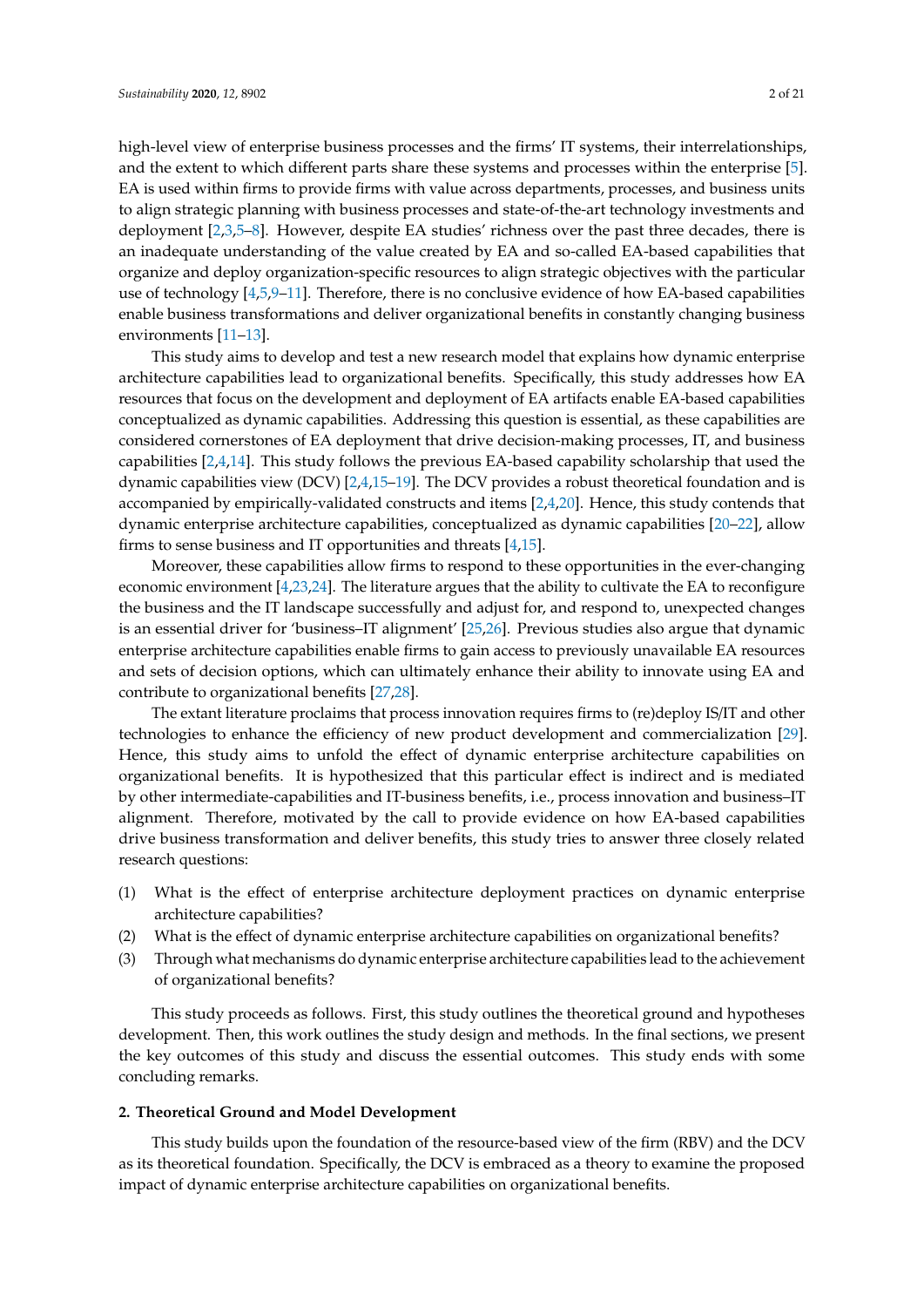# *2.1. Resources-Based Theories and EA Deployment Practices*

Much of the current IT-business value scholarship base their conceptualizations and arguments on the RBV [\[30](#page-17-10)[,31\]](#page-17-11). The RBV is considered by many to be an influential theory in the IS that explains how firms can realize and maintain a competitive edge by using the firms' IT and business resources [\[30](#page-17-10)[,32\]](#page-17-12). This particular theory seems to be a fitting 'lens' when investigating firms that try to leverage EA resources and capabilities to enhance operational capabilities, innovation, and competitive performance. The extant IS and management literature make a clear distinction between the process of deploying resources and capability-building. These are the two core elements of the RBV [\[31](#page-17-11)[,33\]](#page-17-13). Amit and Schoemaker [\[34\]](#page-17-14)) define a firm's resources as stocks of assets owned or controlled by the firms. On the contrary, capabilities are considered firm-specific capacity to deploy these particular resources, typically together with other organizational capabilities to achieve specific goals [\[32,](#page-17-12)[34\]](#page-17-14).

Syntheses from IS and management studies that use the RBV show that firms that use particular resources that can be considered valuable, rare, inimitable, and also non-substitutable (VRIN) ought to perform better in terms of competitive advantage. So, drawing from the RBV logic, this study argues that the specific deployment of a firms' EA resources and capabilities will result in the firm's operational and strategic benefits [\[31,](#page-17-11)[35,](#page-17-15)[36\]](#page-17-16). Hence, firms that do not actively invest in their (VRIN) EA resource portfolio may cause the deprivation of resources and the capabilities that build on these resources [\[37\]](#page-17-17). These insights are crucial for firms that want to excel with their EA practice to invest conscientiously. In that regard, the RBV acknowledges that the single investment in EA is not a sufficient condition for operational efficiencies and enhancing the firm's competitive nature. It can be deduced that it is thus more pertinent to identify the organizational capabilities that EA should be targeted in enabling or strengthening [\[38,](#page-17-18)[39\]](#page-17-19). It seems that the literature requires a new theoretical perspective from which pathways to operational benefits can be systematically examined.

In recent years, the literature shows a wide variety of empirical work involving surveys, case research, and expert perspectives, demonstrating the reach and range of EA use in an organization's strategy implementation processes [\[6,](#page-16-11)[40\]](#page-17-20). As such, the literature has emphasized deploying EA resources and assets so that they can be leveraged for business transformation [\[4,](#page-16-2)[35\]](#page-17-15). EA resources primarily aim at developing and deploying EA artifacts. These particular artifacts can be considered unique documents that collectively describe various aspects of the entire EA within the organization [\[10,](#page-16-12) [41\]](#page-17-21). This study conceives EA resources as the EA deployment practices (or routines) that enable firms' capacity to benefit from EA's use. Hence, these EA resources are an essential antecedent of EA-based capabilities, i.e., capabilities that are enabled by EA's use, so that they can actively share assets and reconfigure and renew organizational resources [\[35\]](#page-17-15).

#### *2.2. Dynamic Enterprise Architecture Capabilities*

The DCV extends the RBV and attempts to explain the processes through which a firm evolves in changing environments and maintains a competitive edge [\[42](#page-18-0)[,43\]](#page-18-1). Due to conditions of high environmental uncertainty, market volatility, and frequent change, scholars have raised questions regarding the rate to which traditional operational and existing 'resource-based' capabilities erode and cease to provide competitive gains [\[27\]](#page-17-7). Dynamic capabilities are generally considered as the ability of organizations to integrate, reconfigure, gain, and release resources to match and even create market change [\[28,](#page-17-8)[42\]](#page-18-0).

In the context of strategic management and IS literature, recently, some researchers argue that EA-based capabilities are valuable to firms in the process of using, deployment, and diffusion of EA in decision-making processes and the organizational routines that drive IT and business capabilities [\[2,](#page-16-1)[4,](#page-16-2)[14\]](#page-16-9). Moreover, Shanks et al. [\[4\]](#page-16-2) argue that EA-based capabilities are essential to leveraging EA advisory services. Likewise, Hazen et al. [\[2\]](#page-16-1), following the DCV, provide foundational work that shows that EA-based capabilities can enhance organizational agility and indirectly enhance organizational performance. These outcomes are consistent with work by Foorthuis et al. [\[44\]](#page-18-2) that demonstrates the importance of intermediate EA-enabled outcomes that contribute to the achievement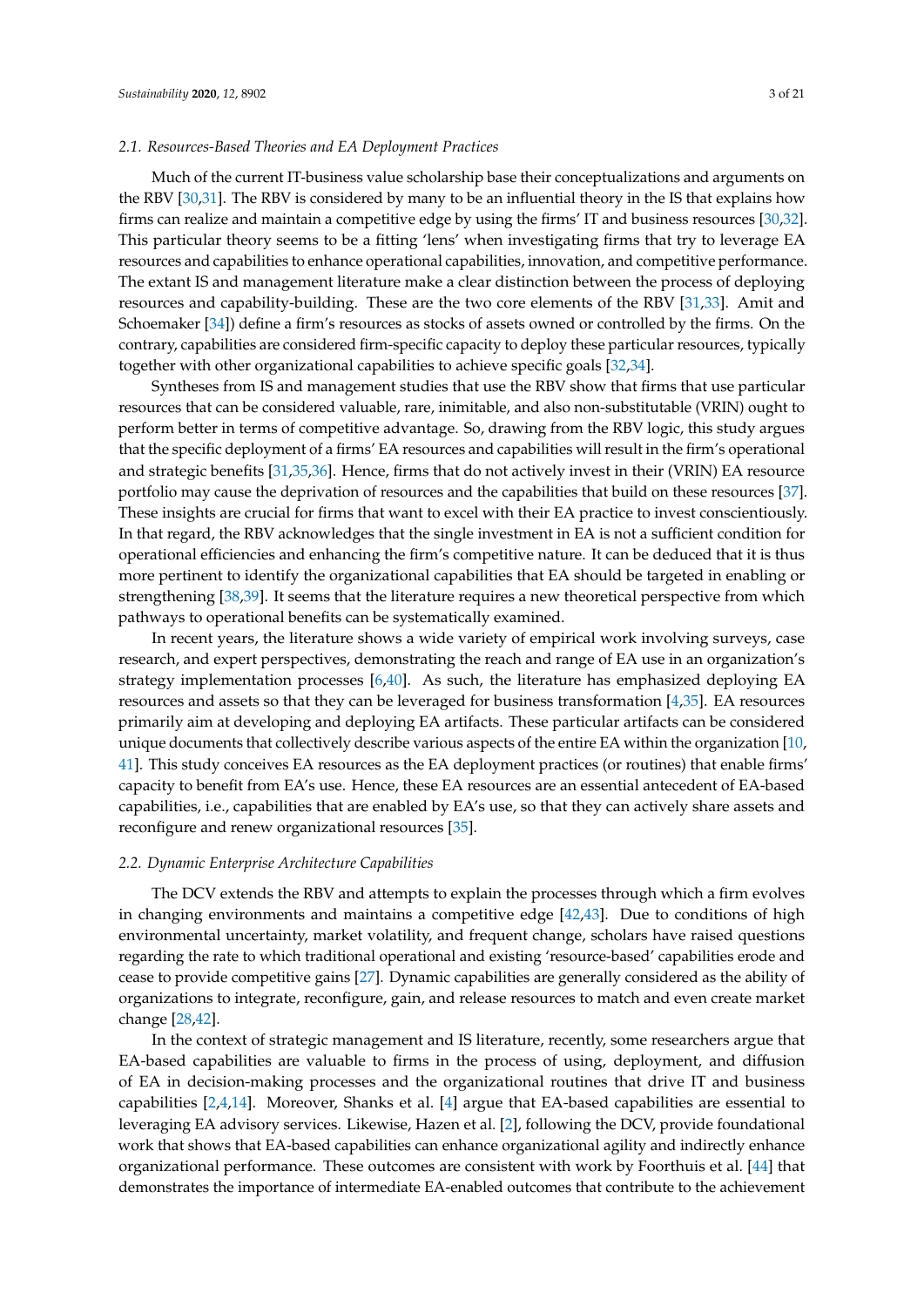of particular business goals and objectives. Hence, recent EA scholarship argues that complementary *Sustainability* **2020**, *12*, x FOR PEER REVIEW 4 of 21 EA capabilities enable firms to leverage their EA effectively [\[2,](#page-16-1)[5\]](#page-16-3), contribute to IT efficiency and IT flexibility [45], and can drive alignment between business and IT [12].

This study concurs with this EA-based capability view. It considers dynamic enterprise architecture capabilities as a dynamic capability that helps organizations identify and implement new business and IT initiatives to ensure that the organizations' assets and resources are current with the business's needs. Following the tenets of the DCV, this study argues that it is likely that the extent to which EAs are leveraged successfully within the organization depends on the dynamic capabilities that collectively use the EA to sense environmental threats and business opportunities while simultaneously implementing new strategic directions. This study conceives dynamic enterprise architecture capabilities as the firm's ability to exploit its EA to share assets, and recompose and renew organizational resources under rapidly changing internal and external conditions to accomplish strategic objectives and the desired end state [\[20\]](#page-17-1).  $\frac{1}{\sqrt{1-\frac{1}{\sqrt{1-\frac{1}{\sqrt{1-\frac{1}{\sqrt{1-\frac{1}{\sqrt{1-\frac{1}{\sqrt{1-\frac{1}{\sqrt{1-\frac{1}{\sqrt{1-\frac{1}{\sqrt{1-\frac{1}{\sqrt{1-\frac{1}{\sqrt{1-\frac{1}{\sqrt{1-\frac{1}{\sqrt{1-\frac{1}{\sqrt{1-\frac{1}{\sqrt{1-\frac{1}{\sqrt{1-\frac{1}{\sqrt{1-\frac{1}{\sqrt{1-\frac{1}{\sqrt{1-\frac{1}{\sqrt{1-\frac{1}{\sqrt{1-\frac{1}{\sqrt{1-\frac{1}{\sqrt{1-\frac{1}{\sqrt{1-\frac{1$ 

Starting from the conceptualization of dynamic capabilities by [\[42\]](#page-18-0), and subsequently building on previous EA-based capability studies, this study synthesizes the reach and range of dynamic enterprise n<br>architecture capabilities through three related, but distinct, capabilities, i.e., EA sensing capability, EA mobilizing capability, and EA transformation capability. An EA sensing capability highlights EA's role in firms' deliberate posture toward sensing and identifying new business opportunities or potential threats and developing a greater reactive and proactive strength in the business domain [\[4](#page-16-2)[,15\]](#page-16-10). An EA threats and developing a generic cluster cluster reactive strength in the clusters are mainly [4,15]. An EA in the process of evaluating, mobilizing capability refers to an organizations' capability to use EA in the process of evaluating,<br>prioritizing, and selecting potential solutions and mobilizing firm resources in line with a potential prioritizing, and selecting potential solutions and mobilizing firm resources in line with a potential<br>solution [\[4](#page-16-2)[,23,](#page-17-3)[24\]](#page-17-4). Finally, an EA transforming capability can be considered the ability to use the EA for solution [4,23,24]. Finally, an EA transforming capability can be considered the ability to use the EA recombination, and to adjust for and respond to unexpected changes [\[4](#page-16-2)[,27,](#page-17-7)[36,](#page-17-16)[46\]](#page-18-4). recombination, and to adjust for and respond to unexpected changes [4,27,36,46]. to successfully reconfigure business processes and the technology landscape, to engage in resource

# **3. Research Model and Hypotheses Development 3. Research Model and Hypotheses Development**

Figure [1](#page-3-0) shows the proposed research model that contains four key constructs and the accompanying hypotheses. All the model's constructs and definitions are summarized in Table [1.](#page-4-0) ecompany and my potheses. The model is constructed and definitions are summarized in  $\frac{1}{2}$ 

<span id="page-3-0"></span>

**Figure 1. Figure 1.**  Research model. Research model.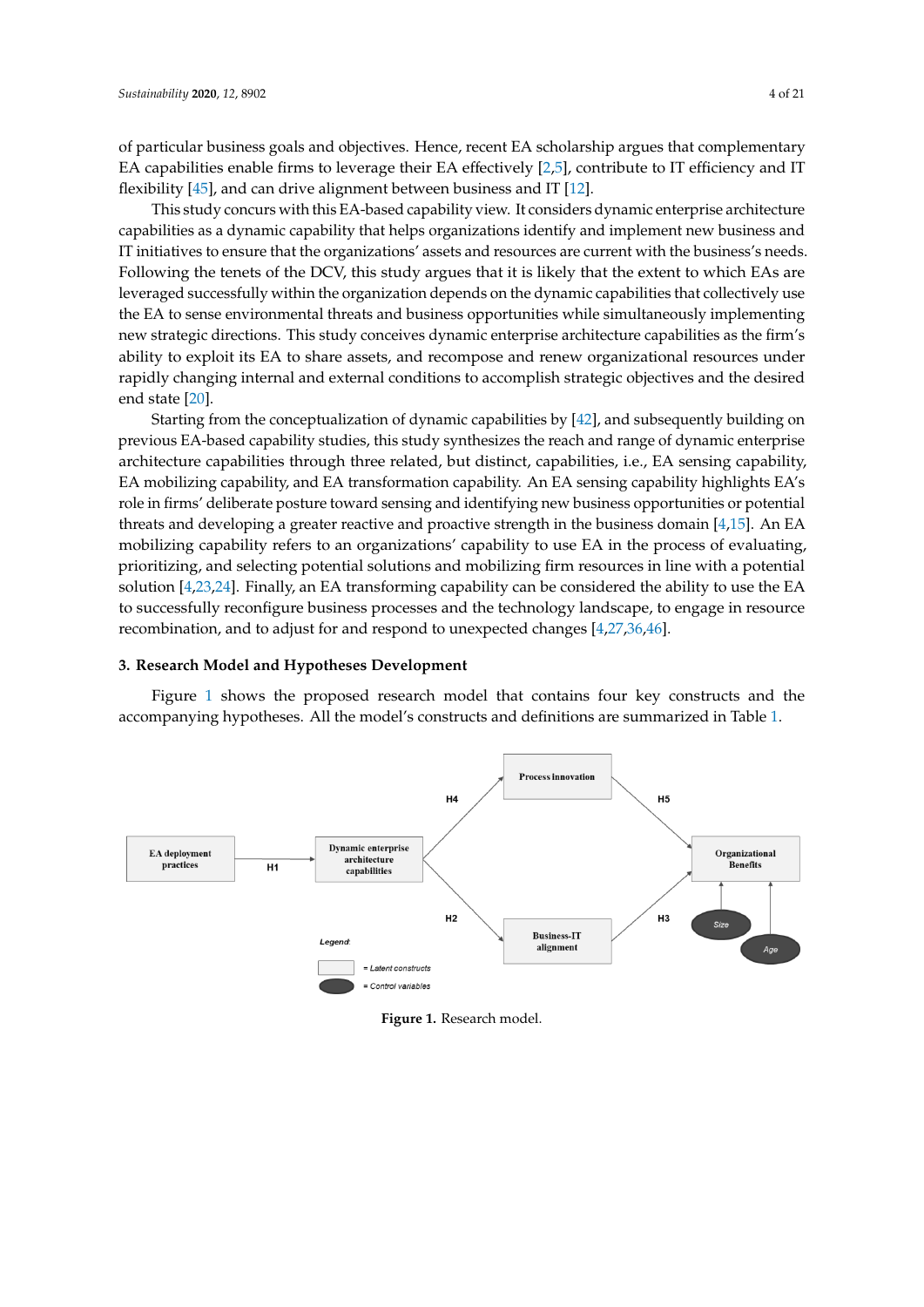<span id="page-4-0"></span>

| Construct                                         | Definition                                                                                                                                                                                                                                                                                                                                                                                                                                  | <b>Key Resource(s)</b> |
|---------------------------------------------------|---------------------------------------------------------------------------------------------------------------------------------------------------------------------------------------------------------------------------------------------------------------------------------------------------------------------------------------------------------------------------------------------------------------------------------------------|------------------------|
| Enterprise Architecture (EA) deployment practices | EA practices (or routines) that deliberately use EA principles and<br>deployment approaches for the strategic usage of the firm IS/IT<br>(information technology) and business resources across the enterprise and<br>foster the development of context-relevant enterprise architectural<br>artifacts (e.g., models, business/IT mappings) across various architectural<br>layers (e.g., business, information, and infrastructure layer). | $[47 - 50]$            |
| Dynamic enterprise architecture capabilities      | A firm's ability to leverage its EA for asset sharing and to recompose and<br>renew organizational resources, together with guidance to proactively<br>address the rapidly changing internal and external business environment<br>and achieve the organization's desirable state.                                                                                                                                                           | Own definition         |
| Process innovation                                | The process view of the business with the application of innovation to the<br>firm's business processes.                                                                                                                                                                                                                                                                                                                                    | [51, 52]               |
| Business-IT alignment                             | The extent to which the firms' business and IT plans, priorities, and<br>strategies are aligned.                                                                                                                                                                                                                                                                                                                                            | [53, 54]               |
| Organizational benefits                           | The extent to which a firm has a higher competitive advantage than its<br>competitor(s), increased value for customers, and the ability to detect and<br>respond to opportunities and threats with ease, speed, and dexterity.                                                                                                                                                                                                              | $[55 - 58]$            |

# **Table 1.** Definitions of research constructs.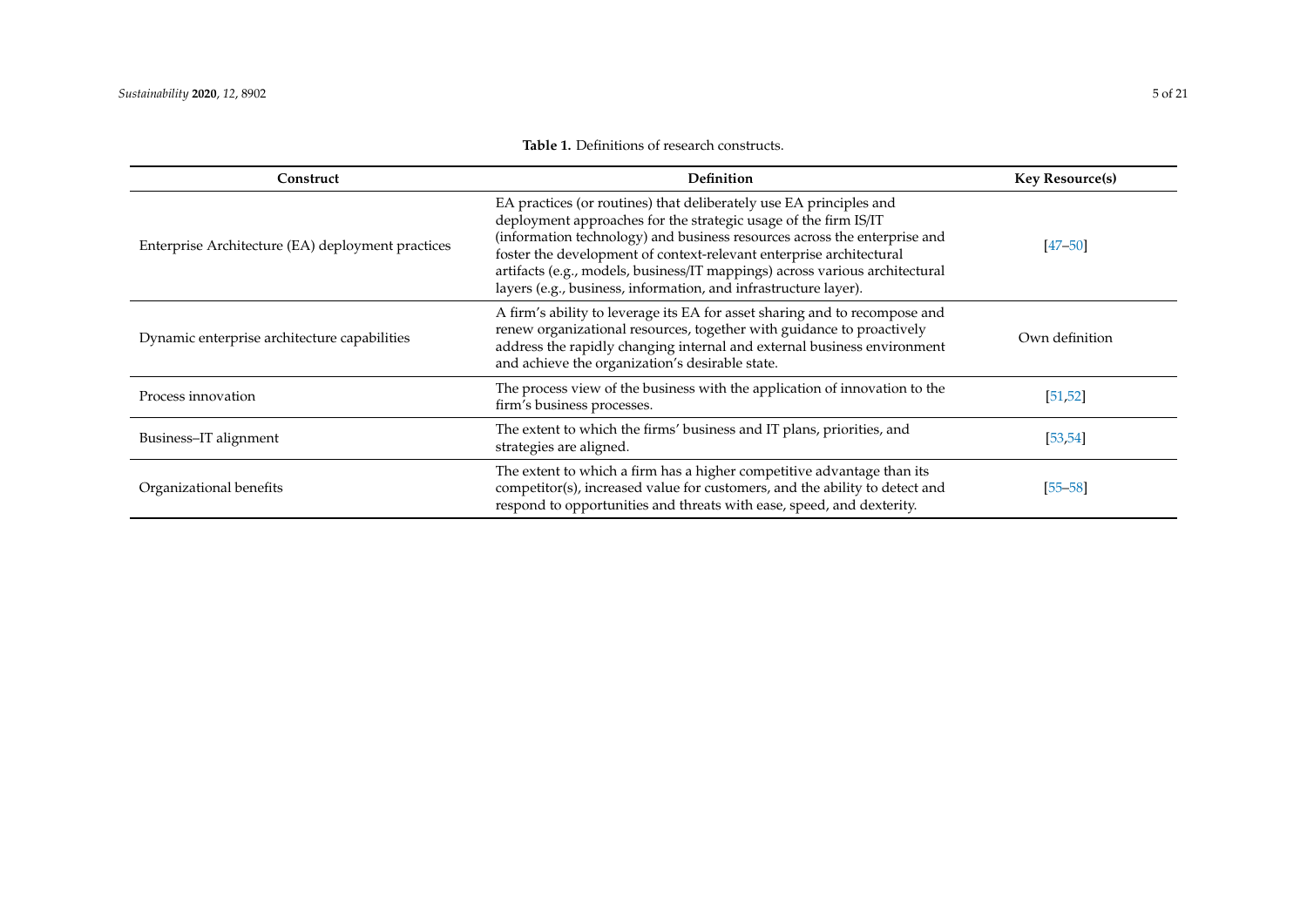# *3.1. EA Deployment Practices and Dynamic Enterprise Architecture Capabilities*

By building upon the RBV, it can be argued that competence in leveraging EA resources and deployment practices, by an EA-based capability, together with other complementary firm resources will likely result in competitive advantages [\[32](#page-17-12)[,36\]](#page-17-16). Wade and Hulland [\[31\]](#page-17-11) argued, however, that firms should actively invest in all the necessary resources so that they can cultivate potent EA resources. The literature contends that EA resources are an essential antecedent of EA-based capabilities and dynamic enterprise architecture capabilities [\[4,](#page-16-2)[22\]](#page-17-2). The literature contends that leveraging effective EA deployment practices using EA methods and principles for the strategic usage of the firm's business and IS/IT resources [\[47,](#page-18-13)[48\]](#page-18-14) will enable EA-based capabilities [\[4,](#page-16-2)[59,](#page-18-15)[60\]](#page-18-16). EA deployment practices use context-relevant EA artifacts (e.g., state and data diagrams, business process models, roadmaps, and frameworks) to represent the current (and future, to-be) business and IT across various architectural layers (e.g., business, information, and infrastructure layer) [\[50\]](#page-18-17). These artifacts can enhance the relationships and communication between various Business/IT stakeholders in the firm [\[10\]](#page-16-12). Using EA deployment practices, firms can facilitate processes to identify business problems and opportunities and various inefficiencies associated with current business processes and IT and prioritize the various improvement opportunities [\[15](#page-16-10)[,25\]](#page-17-5). Given the above, it is likely that EA deployment practices will drive dynamic enterprise architecture capabilities. EA deployment practices are, thus, crucial in the process of achieving intermediate and also intangible EA-driven results and business value [\[22,](#page-17-2)[61\]](#page-18-18). Hence, we expect that EA deployment practices will help develop dynamic enterprise architecture capabilities. Given the above, the current study proposes the first hypothesis:

# **H1.** *EA deployment practices have a positive e*ff*ect on the firm's dynamic enterprise architecture capabilities.*

# *3.2. Dynamic Enterprise Architecture Capabilities and business–IT alignment*

Both in scientific literature and practice, it is a well-known fact that achieving a state of business–IT alignment (this research focuses on the measurement of alignment at a single point in time, rather than focusing on a process that evolves over time) is essential to leverage the maximum potential organizational benefits [\[62](#page-18-19)[,63\]](#page-18-20). Business–IT alignment typically refers to the degree to which the IT strategies, objectives, and priorities appropriately and harmoniously support business strategies, objectives, and priorities [\[53,](#page-18-21)[64,](#page-18-22)[65\]](#page-18-23). As such, this research focuses on the antecedents and drivers of business–IT alignment and, hence, the content of alignment, i.e., the match between realized business and IT strategy [\[63\]](#page-18-20). This alignment dimension is classified in the literature as 'intellectual alignment' [\[55](#page-18-24)[,63](#page-18-20)[,66\]](#page-18-25).

Having a clear overview of the EA resources (e.g., EA content, EA standards, services, and other artifacts), and thus architectural transparency and a planned architectural design, can facilitate the process of integrating IT assets, resources, business processes, and services across various architectural layers [\[44,](#page-18-2)[67\]](#page-19-0). EA can be leveraged to bridge the communication gap between business and IT stakeholders, facilitate cross-organizational dialogue and input [\[5\]](#page-16-3), and improve business–IT-alignment [\[10](#page-16-12)[,26\]](#page-17-6). Following the above discussion, it can be argued that dynamic enterprise architecture capabilities allow firms to continuously sense the on-going change within the organizations' internal and external business and IS/IT landscape and adequately respond by mobilizing firm resources to support business processes, specific user needs, and requirements using the EA [\[5\]](#page-16-3). Hence, this particular ability to cultivate the EA to successfully reconfigure the business and the IS/IT landscape, recombine resources, and adjust for and respond to unexpected changes is an essential driver for business–IT alignment. Hence, as firms proactively invest more in their dynamic enterprise architecture capabilities, one of the results is better business–IT-alignment [\[25](#page-17-5)[,26\]](#page-17-6). Hence, the following is conjectured:

# **H2.** *Dynamic enterprise architecture capabilities have a positive e*ff*ect on business–IT alignment.*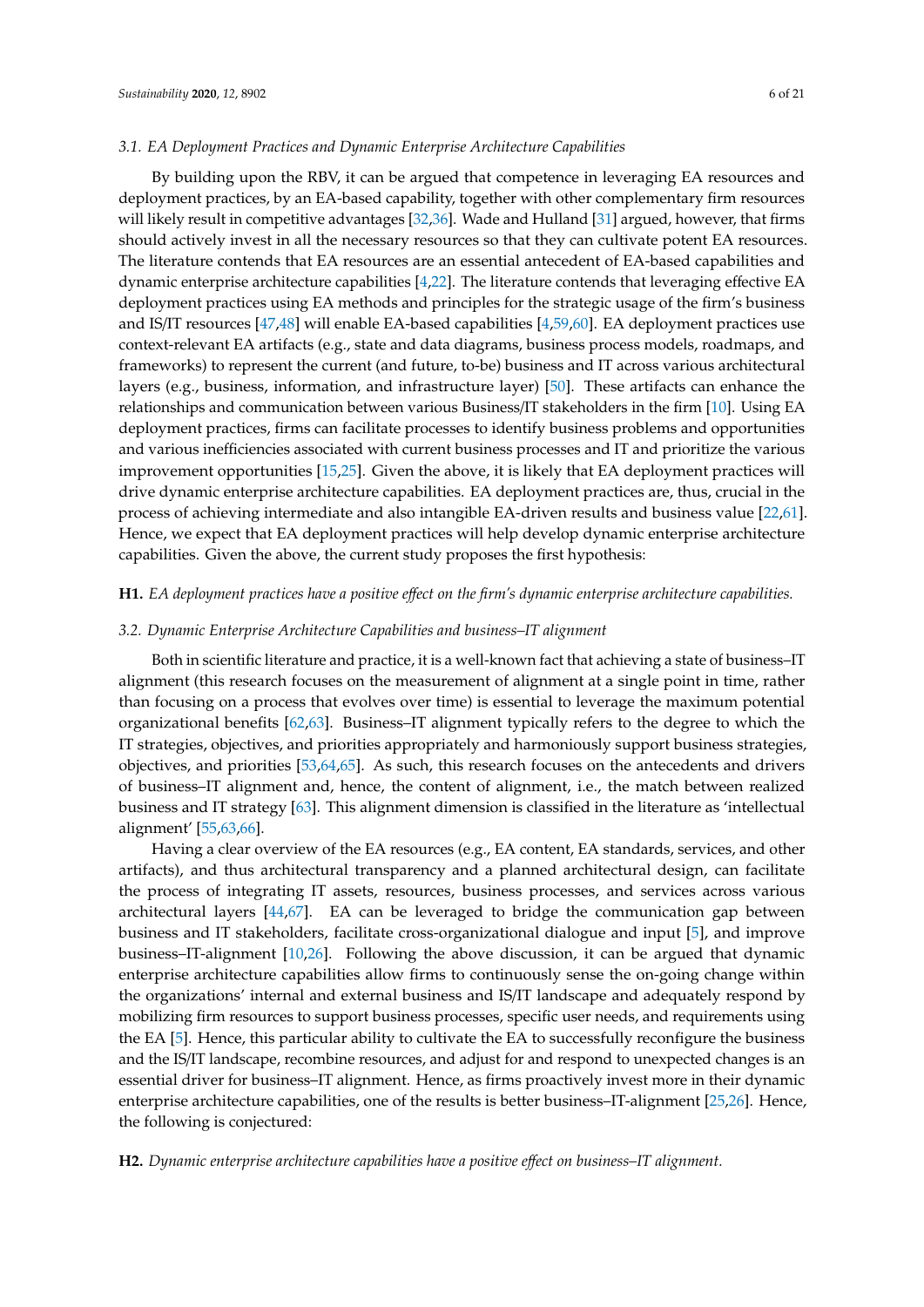# *3.3. Business–IT Alignment and Organizational Benefits*

Achieving a state of alignment comes with many organization benefit gains, including market growth, cost control, financial performance, increasing customer satisfaction levels, and augmented reputation [\[53,](#page-18-21)[55,](#page-18-24)[63,](#page-18-20)[65,](#page-18-23)[66\]](#page-18-25). Moreover, prior studies suggest that aligning the IT strategy with the business strategy will likely impact process agility and, thus, the way firms can easily and quickly reshape their business processes in turbulent business environments [\[55](#page-18-24)[,68\]](#page-19-1).

Although EA facilitates decision-making processes and brings the business and IT investment decisions in closer alignment to the organizational goals [\[5\]](#page-16-3), EA by itself does not create any value for the firm [\[2,](#page-16-1)[4\]](#page-16-2). Instead, IT and business managers can drive enterprise-wide transformational changes and provide the firm with various opportunities to build and deploy and capabilities while actively practicing its new strategic direction using the EA. Previous EA-based capabilities scholarship shows that many of EA's benefits are intangible, and value is achieved indirectly  $[4,44]$  $[4,44]$ . Therefore, this study theorizes that the business–IT alignment mediates the relation between dynamic enterprise architecture capabilities and organizational benefits. Thus, business–IT alignment is a crucial mediating force in the particular chain of EA value creation [\[38\]](#page-17-18) and, therefore, a crucial antecedent of organizational benefits. Therefore, the following hypothesis is defined:

**H3.** *Business–IT alignment mediates the relationship between dynamic enterprise architecture capabilities and organizational benefits.*

# *3.4. Dynamic Enterprise Architecture Capabilities and Process Innovation*

Given the unique nature of the dynamic enterprise architecture capabilities—in terms of their reach and range—and their hypothesized relationship with organizational benefits, it is likely that dynamic enterprise architecture capabilities have a positive impact not only on business–IT alignment, but also on the process innovativeness of the firm. Various scholars argue that process innovation is the outcome of organizational learning and EA resource orchestration for which the roots can be traced back to dynamic capabilities [\[69](#page-19-2)[–71\]](#page-19-3).

There are many other forms of innovation (e.g., business model, leadership) that relate mainly to process innovation [\[72\]](#page-19-4). This study focuses on process innovation (or 'process innovativeness'), as it has a central place in the extant literature, and this type of innovation requires firms to (re)deploy IS/IT and other technologies to enhance the efficiency of new product development and commercialization [\[29\]](#page-17-9). Teece et al. [\[73\]](#page-19-5) concur with this view, as they note that strong dynamic capabilities are required for fostering the organizational agility and associated requirements necessary for innovation. It is crucial for firms to systematically re-allocate resources and improve service and production operation methods through technological advancements to drive process innovation [\[29\]](#page-17-9).

EA-based sensing capabilities facilitate firms in their process to spot, interpret, and pursue new IS/IT and technological innovations (e.g., cloud, IoT, big data analytics, AI, business intelligence), business, and process opportunities or identify potential threats [\[23](#page-17-3)[,74\]](#page-19-6). These capabilities help firms align their EA services with key stakeholders' demands, wishes, and needs, thereby positioning EA deployment practices so that targeted efforts for process innovation can be initiated. Moreover, EA-based capabilities foster organizational learning by designing both IT and business facets of the enterprise and its relationship with the business ecosystems to enable innovation and its ability to adapt in conjunction with the business environment [\[25](#page-17-5)[,75,](#page-19-7)[76\]](#page-19-8).

Once technological and business opportunities are first glimpsed, they must be addressed through maintaining and improving technological competences and complementary firm assets [\[21](#page-17-22)[,36\]](#page-17-16). Hence, an EA-mobilizing capability allows firms to consciously direct investments in the firm's adaptiveness, use EA in the process of evaluating, prioritize and select potential IT and business solutions, and mobilize firm resources accordingly [\[4,](#page-16-2)[23](#page-17-3)[,24,](#page-17-4)[76\]](#page-19-8). Thus, an EA-mobilizing capability is an essential ingredient for firms that want to adapt their resources and assets to the continually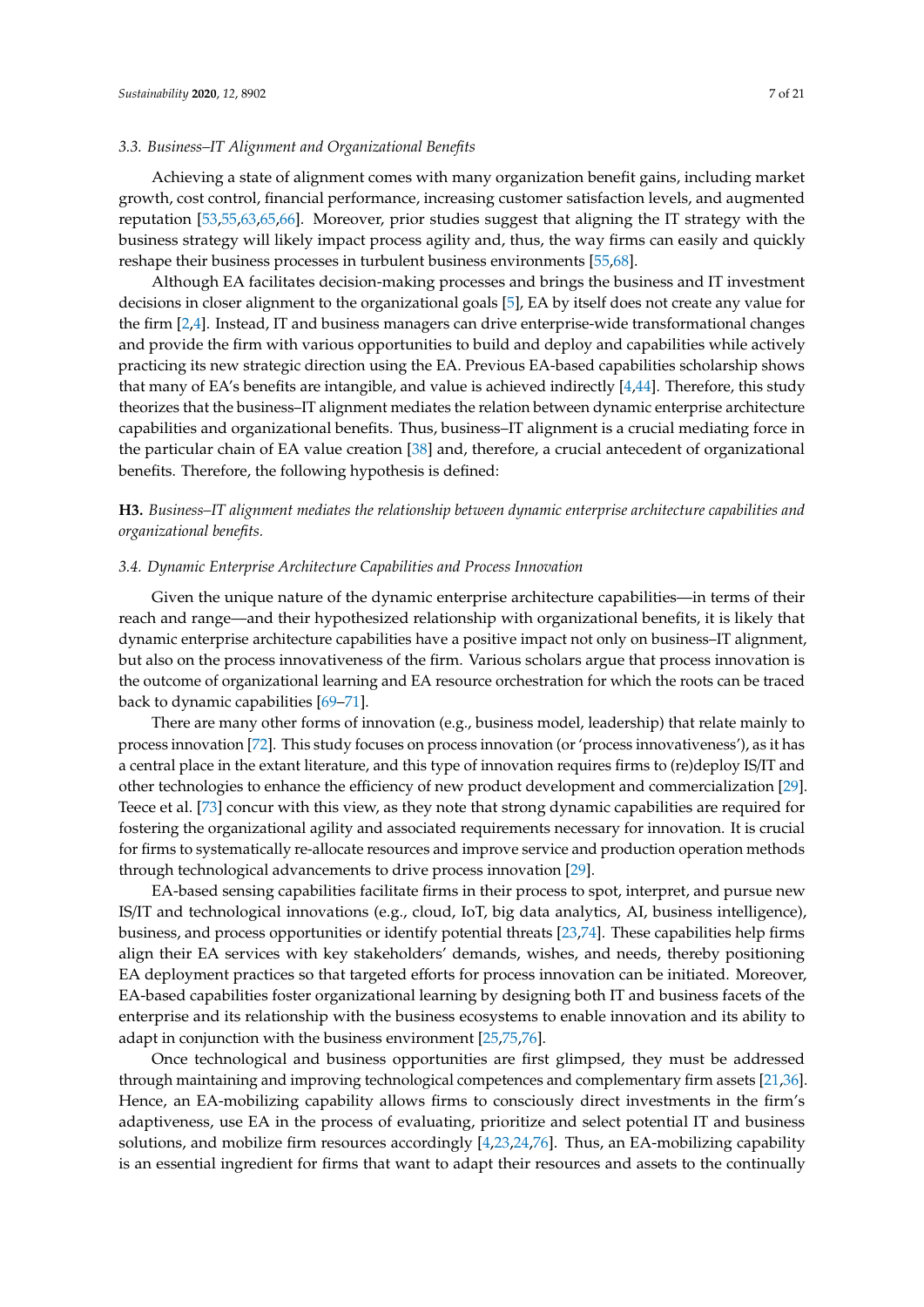evolving customer wishes, demands and market, and technology trends, and shape their environment through innovation [\[21\]](#page-17-22).

Finally, an EA transforming capability allows firms to engage in recombination and re-deployment of resources, change collaboration within the enterprise, and adjust for and respond to unexpected changes and the need for innovation [\[4](#page-16-2)[,27](#page-17-7)[,36](#page-17-16)[,77\]](#page-19-9). Thus, dynamic enterprise architecture capabilities allow firms to use EA in decision-making processes and support competences to change the position of IS/IT and other firm resources through process innovation [\[4,](#page-16-2)[25,](#page-17-5)[75,](#page-19-7)[78\]](#page-19-10). Hence, by these EA-based capabilities, firms can gain access to previously unavailable EA resources and sets of decision options, which can ultimately enhance their ability to innovate using EA and contribute to organizational benefits [\[27,](#page-17-7)[28\]](#page-17-8). Hence, this study proposes the following hypothesis:

**H4.** *Dynamic enterprise architecture capabilities have a positive e*ff*ect on firms' level of process innovation.*

# *3.5. Process Innovation and Organizational Benefits*

The level of process innovation tends to not rely on individual resources. Instead, it seems that process innovation is based on unique combinations of complementary resources and the cooperation of cohesive units governed by EA-based capabilities [\[5,](#page-16-3)[9,](#page-16-6)[45\]](#page-18-3). The literature claims that EA-based capabilities are a precursor for process innovation. Process innovation enabled by dynamic enterprise architecture capabilities, in turn, influences organizational benefits in several ways, as previously documented in the literature [\[29](#page-17-9)[,51\]](#page-18-26). Specifically, process innovation leads to better financial and operational results (e.g., return on investment, market growth, cost reduction) [\[79\]](#page-19-11), enhanced levels of productivity, process efficiencies, and effectiveness [\[80\]](#page-19-12), as well as enhanced levels of customers' perceived value [\[29\]](#page-17-9). Hence, the following hypothesis is defined:

**H5.** *Process innovation will mediate the relationship between dynamic enterprise architecture capabilities and organizational benefits.*

# **4. Research Method and Design**

We selected a survey as the most appropriate method to test the research model and the proposed hypothesis. This study embraces a deductive approach that guides the study's design by focusing on predicting the key outcome construct in this study. Henceforth, claims are grounded in the existing body of knowledge, and this study also focuses on the development of persuasive arguments to substantiate these claims. As such, the current study required an extensive cross-sectional sample to test the model and the associated hypotheses.

# *4.1. Data Collection and Sample Description*

A questionnaire was developed that included 38 main questions covering all relevant constructs in the research model (Table [2\)](#page-8-0). Thirteen individuals pretested the survey, including IS scholars, enterprise architects, IT/business practitioners, and Master students, to enhance the survey items' content and face validity. The Netherlands belongs to the top European countries that deliver substantial economic impact using IT. Dutch firms are currently in a very proficient position to make use of the various economic and social opportunities created by digitalization, according to the Dutch Digitalization Strategy [\[81\]](#page-19-13).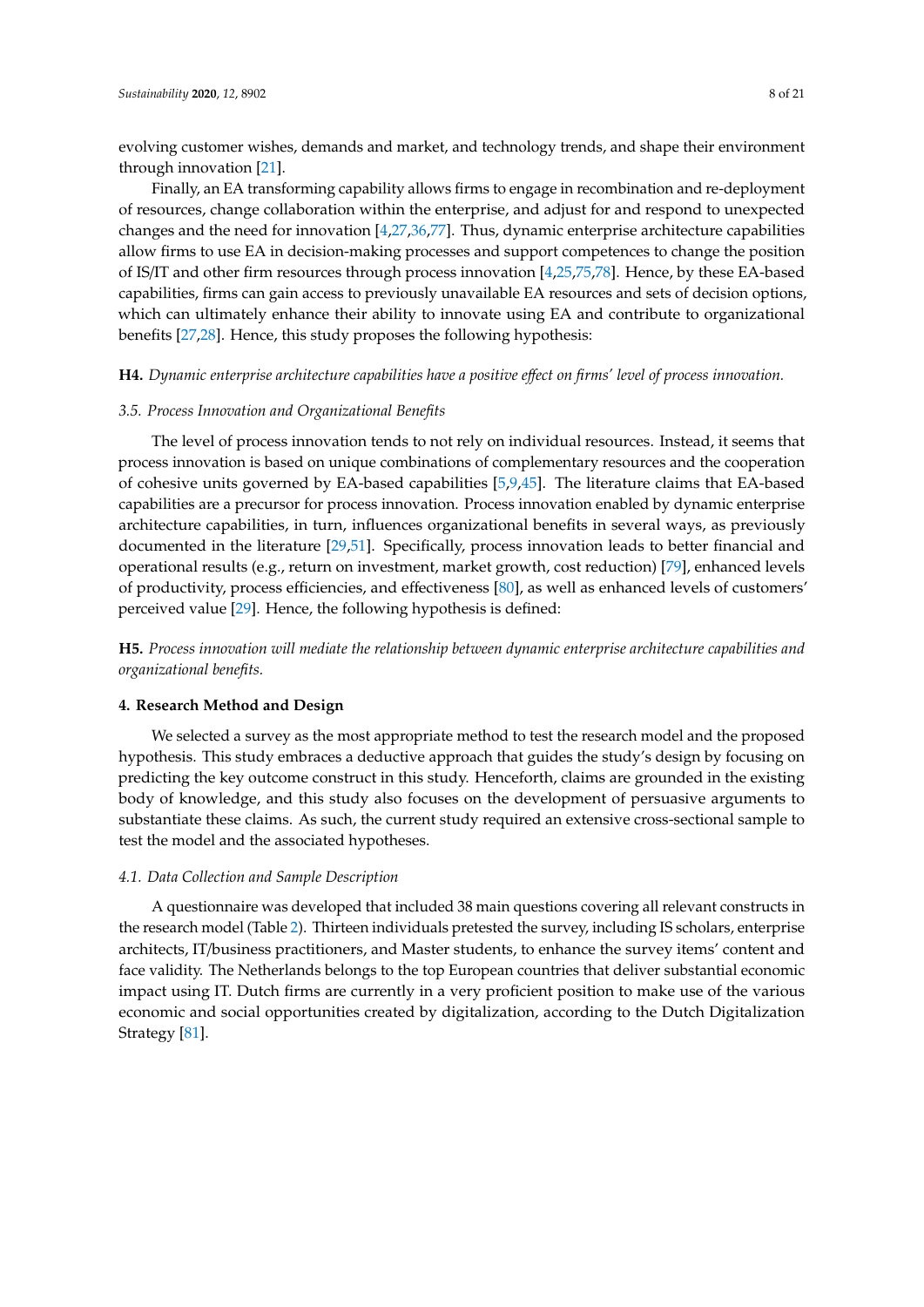<span id="page-8-0"></span>

| Construct                  |                                                                                                                                                                      | <b>Measurement Item</b>                                                                                                                                                                        |      |      |      |  |
|----------------------------|----------------------------------------------------------------------------------------------------------------------------------------------------------------------|------------------------------------------------------------------------------------------------------------------------------------------------------------------------------------------------|------|------|------|--|
|                            |                                                                                                                                                                      | Constructs and measurement items for EA deployment practices                                                                                                                                   |      |      |      |  |
|                            |                                                                                                                                                                      | Please choose the appropriate response for each item (1—strongly disagree, 7—strongly agree)                                                                                                   |      |      |      |  |
| EA deployment<br>practices | DP1                                                                                                                                                                  | We use an EA framework approach or method for our EA development                                                                                                                               | 0.88 | 4.5  | 1.79 |  |
|                            | DP <sub>2</sub>                                                                                                                                                      | We use EA principles for the deployment and use of all IT assets and resources and organizational capabilities across the enterprise                                                           | 0.9  | 4.5  | 1.67 |  |
|                            | DP3                                                                                                                                                                  | Our EA outlines all the enterprise architectural artifacts (e.g., models, business/IT mappings) across various architectural layers (e.g.,<br>business, information, and infrastructure layer) | 0.83 | 4.17 | 1.77 |  |
|                            | Constructs and measurement items for dynamic enterprise architecture capabilities                                                                                    |                                                                                                                                                                                                |      |      |      |  |
|                            | To what extent do you agree with the following statements (1—strongly disagree, 7—strongly agree)? Mobilizing and transforming capability use the same Likert Scale. |                                                                                                                                                                                                |      |      |      |  |
|                            | EAS1                                                                                                                                                                 | We use our EA to identify new business opportunities or potential threats                                                                                                                      | 0.77 | 3.83 | 1.61 |  |
| <b>Sensing</b>             | EAS <sub>2</sub>                                                                                                                                                     | We review our EA services regularly to ensure that they are in line with key stakeholders wishes                                                                                               | 0.84 | 4.1  | 1.6  |  |
| capability                 | EAS3                                                                                                                                                                 | We adequately evaluate the effect of changes in the baseline and target EA on the organization                                                                                                 | 0.86 | 4.02 | 1.48 |  |
|                            | EAS4                                                                                                                                                                 | We devote sufficient time to enhance our EA to improve business processes                                                                                                                      | 0.82 | 4.01 | 1.56 |  |
|                            | EAS5                                                                                                                                                                 | We develop greater reactive and proactive strength in the business domain using our EA                                                                                                         | 0.85 | 4.04 | 1.54 |  |
|                            | EAM1                                                                                                                                                                 | We use our EA to draft potential solutions when we sense business opportunities or potential threats                                                                                           | 0.85 | 4.39 | 1.51 |  |
|                            | EAM2                                                                                                                                                                 | We use our EA to evaluate, prioritize, and select potential solutions when we sense business opportunities or potential threats                                                                | 0.86 | 4.37 | 1.51 |  |
| Mobilizing                 | EAM3                                                                                                                                                                 | We use our EA to mobilize resources in line with a potential solution when we sense business opportunities or potential threats                                                                | 0.88 | 4.19 | 1.45 |  |
| capability                 | EAM4                                                                                                                                                                 | We use our EA to draw up a detailed plan to carry out a potential solution when we sense business opportunities or potential threats                                                           | 0.87 | 4.12 | 1.59 |  |
|                            | EAM <sub>5</sub>                                                                                                                                                     | We use our EA to review and update our practices in line with renowned business and IT best practices when we sense business<br>opportunities or potential threats                             | 0.84 | 4.22 | 1.48 |  |
| Trans. capability          | EAT1                                                                                                                                                                 | Our EA enables us to successfully reconfigure business processes and the technology landscape to come up with new or more<br>productive assets                                                 | 0.85 | 4.4  | 1.45 |  |
|                            | EAT2                                                                                                                                                                 | We successfully use our EA to adjust our business processes and the technology landscape in response to competitive strategic moves or<br>market opportunities                                 | 0.87 | 4.17 | 1.56 |  |
|                            | EAT3                                                                                                                                                                 | We successfully use our EA to engage in resource recombination to match our product-market areas and our assets better                                                                         | 0.83 | 3.95 | 1.47 |  |
|                            | EAT4                                                                                                                                                                 | Our EA enables flexible adaptation of human resources, processes, or the technology landscape that leads to competitive advantage                                                              | 0.84 | 3.88 | 1.5  |  |
|                            | EAT5                                                                                                                                                                 | We successfully use our EA to create new or substantially changed ways of achieving our targets and objectives                                                                                 | 0.87 | 4.06 | 1.51 |  |
|                            | EAT6                                                                                                                                                                 | Our EA facilitates us to adjust for and respond to unexpected changes                                                                                                                          | 0.8  | 4.02 | 1.46 |  |

# **Table 2.** Constructs and measurement items for EA deployment practices.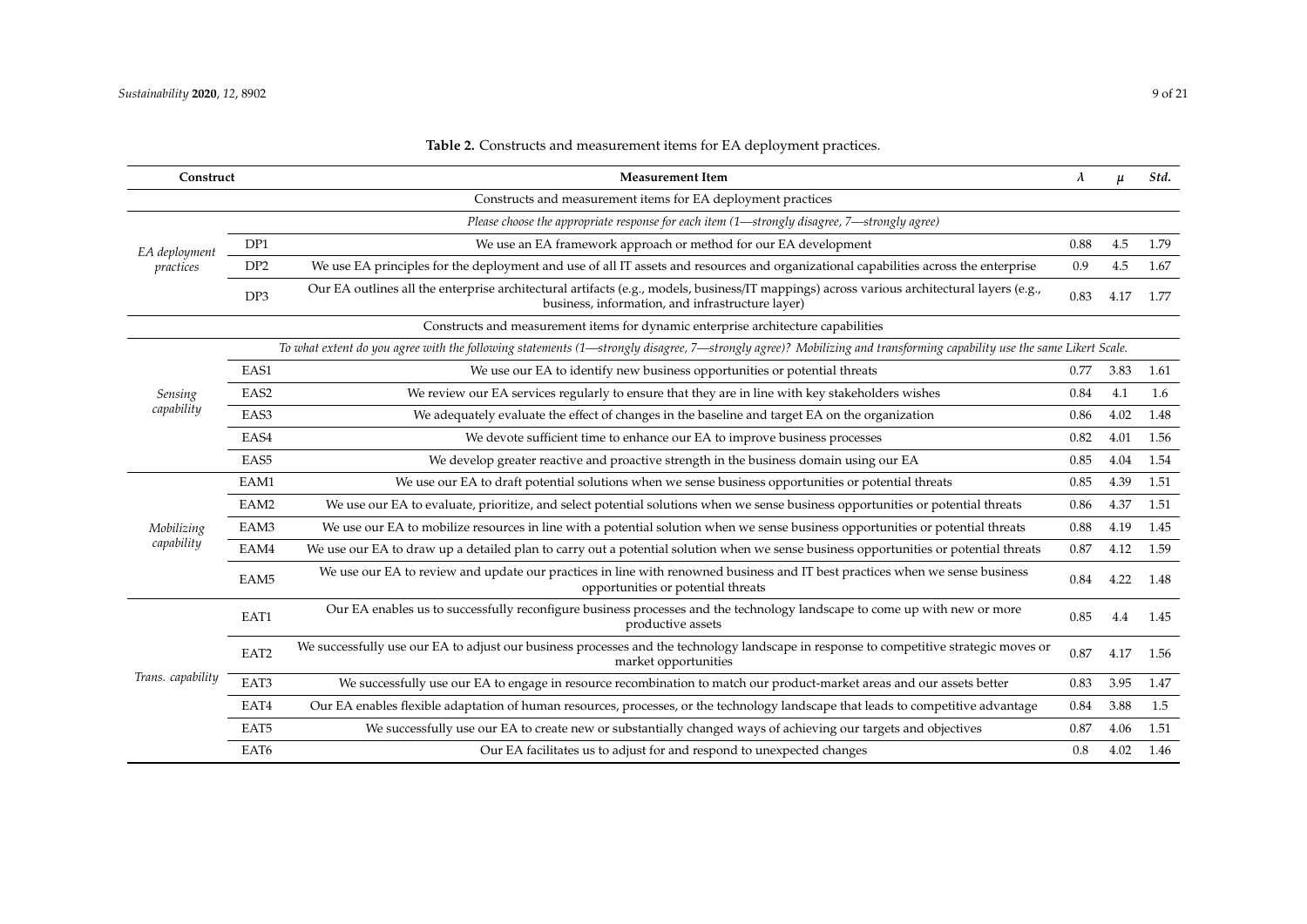| Construct                  |                                                                                                                                                                                                                               | <b>Measurement Item</b>                                                                                        | $\lambda$ | $\mu$ | Std. |  |  |
|----------------------------|-------------------------------------------------------------------------------------------------------------------------------------------------------------------------------------------------------------------------------|----------------------------------------------------------------------------------------------------------------|-----------|-------|------|--|--|
|                            |                                                                                                                                                                                                                               | Constructs and measurement items for the mediating forces, i.e., business/IT-alignment, and process innovation |           |       |      |  |  |
|                            |                                                                                                                                                                                                                               | Please choose the appropriate response for each item (1-strongly disagree, 7-strongly agree)                   |           |       |      |  |  |
| Alignment                  | BA1                                                                                                                                                                                                                           | Our organization has a business plan to use existing technology to enter new market segments                   | 0.81      | 4.31  | 1.63 |  |  |
|                            | BA <sub>2</sub>                                                                                                                                                                                                               | Our organization has a business plan to develop new technologies for new kinds of products/services            | 0.81      | 4.61  | 1.61 |  |  |
|                            | BA3                                                                                                                                                                                                                           | Business and IT strategies are consistent                                                                      | 0.81      | 4.41  | 1.52 |  |  |
|                            | How would you rate your organization's process innovation capabilities in comparison to the main competitors in the same industry $(1 = \text{much weaker than competition}; 7 = \text{much stronger})$<br>than competition)? |                                                                                                                |           |       |      |  |  |
|                            | PI1                                                                                                                                                                                                                           | The technological competitiveness                                                                              | 0.84      | 4.67  | 1.33 |  |  |
| Process inn.               | PI <sub>2</sub>                                                                                                                                                                                                               | The updated-ness or novelty of technology used in key processes                                                | 0.88      | 4.55  | 1.31 |  |  |
|                            | PI3                                                                                                                                                                                                                           | The speed of adoption of the latest technological innovations in key processes                                 | 0.88      | 4.26  | 1.42 |  |  |
|                            | PI <sub>4</sub>                                                                                                                                                                                                               | The rate of change in key processes, techniques, and technology                                                | 0.88      | 4.19  | 1.36 |  |  |
|                            |                                                                                                                                                                                                                               | Constructs and measurement items for organizational benefits                                                   |           |       |      |  |  |
|                            | How would you rate your firm's process agility aspects in comparison to industry competitors (1. Much weaker than the competition-7. Much stronger than the competition)?                                                     |                                                                                                                |           |       |      |  |  |
|                            | PA1                                                                                                                                                                                                                           | Expanding into new regional or international markets                                                           | 0.7       | 4.35  | 1.33 |  |  |
|                            | PA <sub>2</sub>                                                                                                                                                                                                               | Responsiveness to customers                                                                                    | 0.81      | 4.71  | 1.22 |  |  |
|                            | PA3                                                                                                                                                                                                                           | Responsiveness to changes in market demand                                                                     | 0.88      | 4.55  | 1.17 |  |  |
|                            | PA4                                                                                                                                                                                                                           | Customization of products or services to suit indiv. customers                                                 | 0.68      | 4.87  | 1.28 |  |  |
|                            | PA <sub>5</sub>                                                                                                                                                                                                               | Adopt new technologies to produce better, faster, and cheaper products and services                            | 0.7       | 4.4   | 1.3  |  |  |
| Organizational<br>benefits | Please choose the appropriate response for each item (1—strongly disagree, 7—strongly agree). During the last 2 or 3 years, we performed much better than our main competitors in the same<br><i>industry in:</i>             |                                                                                                                |           |       |      |  |  |
|                            | CA1                                                                                                                                                                                                                           | Growth in market share                                                                                         | 0.86      | 4.65  | 1.33 |  |  |
|                            | CA2                                                                                                                                                                                                                           | Profitability                                                                                                  | 0.91      | 4.54  | 1.35 |  |  |
|                            | CA3                                                                                                                                                                                                                           | Sales growth                                                                                                   | 0.91      | 4.54  | 1.33 |  |  |
|                            | CA4                                                                                                                                                                                                                           | Return on investment (ROI)                                                                                     | 0.84      | 4.41  | 1.29 |  |  |
|                            | VL1                                                                                                                                                                                                                           | Increasing customer satisfaction                                                                               | 0.91      | 4.88  | 1.27 |  |  |
|                            | VL <sub>2</sub>                                                                                                                                                                                                               | Increasing customer loyalty                                                                                    | 0.92      | 4.76  | 1.27 |  |  |
|                            | VL3                                                                                                                                                                                                                           | Enhancing business brand and image                                                                             | 0.87      | 4.84  | 1.34 |  |  |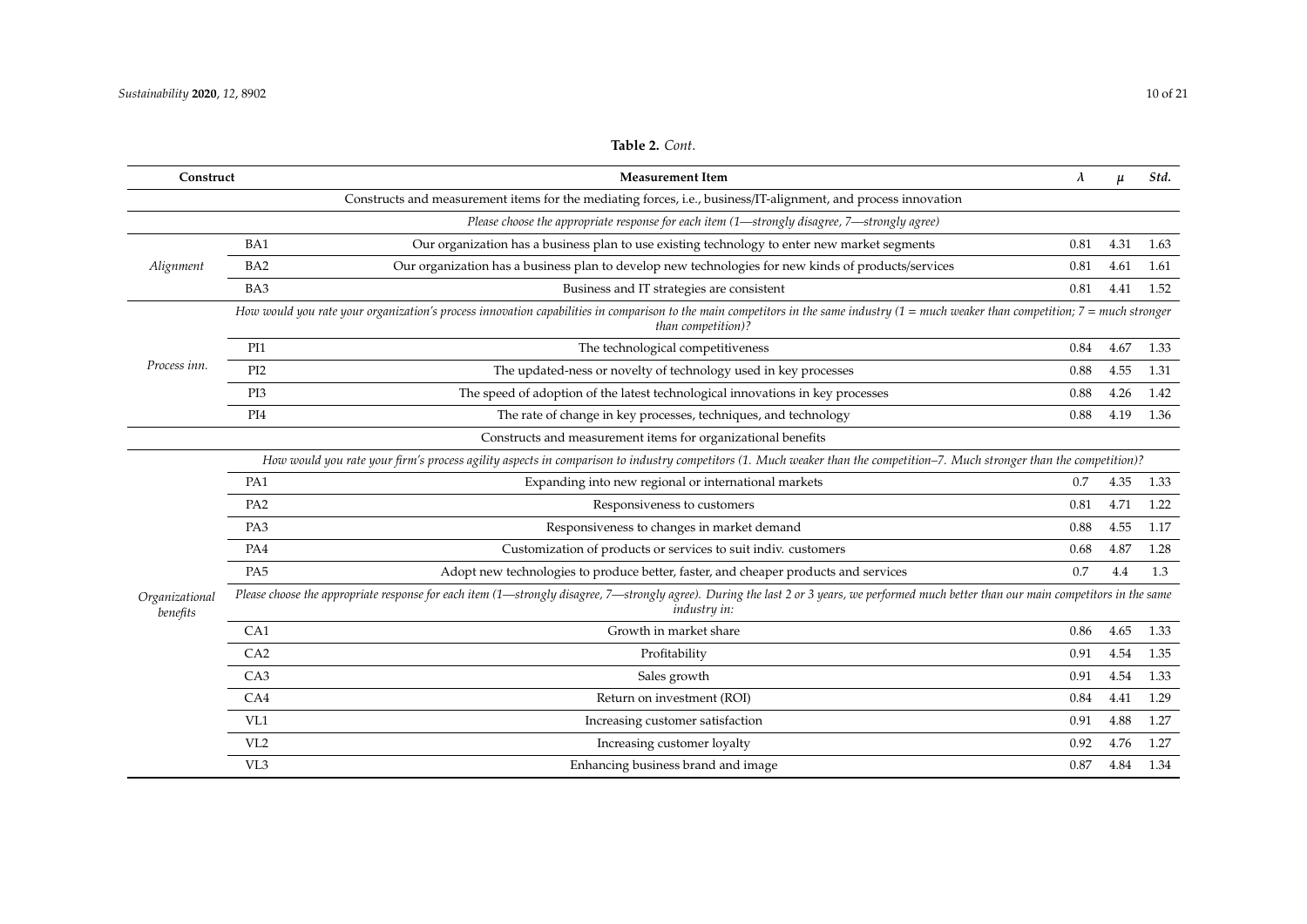Students of an advanced Business and IT Master course on Enterprise Architecture and organizational capabilities of a Dutch University were asked to participate in this survey. These particular Master students are experienced business or IT managers, consultants, and senior practitioners, and therefore, can represent the firm-wide view. They are most likely familiar with the strategic role of EA within the firm. They were voluntarily asked to fill in the survey from the organization's particular perspective where they currently work. Nonetheless, to ensure a collective and firm-wide view, the respondents were also invited to consult their managers (or any other colleague) if they were unsure about a particular survey item. Additionally, all students (*n* = 235) had to distribute this survey to two knowledgeable domain experts from other organizations (e.g., CIOs, IT managers, and lead enterprise architects) following a snowball method.

The survey was put to a rigorous pretesting procedure, enhancing both the reliability and validity. Additionally, construct definitions were provided to the respondents and the survey followed a logical structure. Respondents were offered a research report with the most important outcomes of this study. Anonymity was guaranteed, and respondents could withdraw their scores if they wanted to. The final survey was used to collect data as part of a field study. During the data collection, various controls were also built so that every organization completed the survey only once. The data collection phase started on the 17th of October 2018 and ended on the 16th of November 2018.

A total of 669 unique respondents from different organizations participated in the survey. After removing cases with either (partly) incomplete ( $n = 290$ ) or unreliable values ( $n = 80$ ), this study includes a total of 299 usable questionnaires for the analyses. The majority of respondents operate in the private sector (i.e., 57%) and the public sector (i.e., 36%). Only a small percentage (i.e., 7%) comes from other categories such as private–public partnerships and non-governmental organizations. The dataset can roughly be classified into small to medium-size firms (i.e., 41%, no. of employees <1000) and large enterprises (i.e., 59%, no. of employees > 1000). The majority of responses come from high to executive managers, i.e., CEOs, CIOs, and IT management (approximately 70%). Approximately 60% of the respondents had more than 11 years of working experience. Of all the respondents, 40% had even more than 20 years of experience.

As this research targets single respondents, there is a possibility that bias might exists. Hence, possible method bias was proactively accounted for to mitigate possible methods effects following guidelines by Podsakoff et al. [\[82\]](#page-19-14). Moreover, this study accounts for possible common method variance (CMV) per suggestions of Podsakoff [\[82\]](#page-19-14). T-tests group analyses for early (first two weeks) and later responses (final two weeks) for each research construct showed no significant differences, showing that possible non-response bias is not present. Finally, Harman's single factor test was performed using IBM SPSS Statistics™ v24 on the study constructs. Hence, the construct variables were all loaded on a single construct in an Exploratory Factor Analysis (EFA). Outcomes of this analysis showed that no single factor attributes to the majority of the variance; the sample is not affected by CMV [\[82\]](#page-19-14).

# *4.2. Constructs and Measurement Items*

This study attempted to include existing validated measures where possible.

EA deployment practices are a multidimensional construct that highlights the significance of using particular EA methods and deliberate deployment approaches to have projects comply with norms [\[49\]](#page-18-27). These practices also highlight the significance of EA principles for the strategic usage of the firm IS/IT and business resources across the enterprise [\[47](#page-18-13)[,48\]](#page-18-14). Moreover, EA deployment practices foster firms to develop context-relevant enterprise architectural artifacts (e.g., models, business/IT mappings) across various architectural layers (e.g., business, information, and infrastructure layer) [\[50\]](#page-18-17). Hence, this study proposes these three measures (DP1–3) as a minimum baseline for EA deployment practices based on past empirical work and conceptual work.

This study newly conceptualizes the EA-based capability as a dynamic capability. Hence, this study adopts three elementary routines for dynamic capabilities, i.e.,: (1) EA-sensing capability (EAS), (2) EA-mobilizing capability (EAM), (3) EA-transforming capability (EAT) [\[20,](#page-17-1)[22\]](#page-17-2). These underlying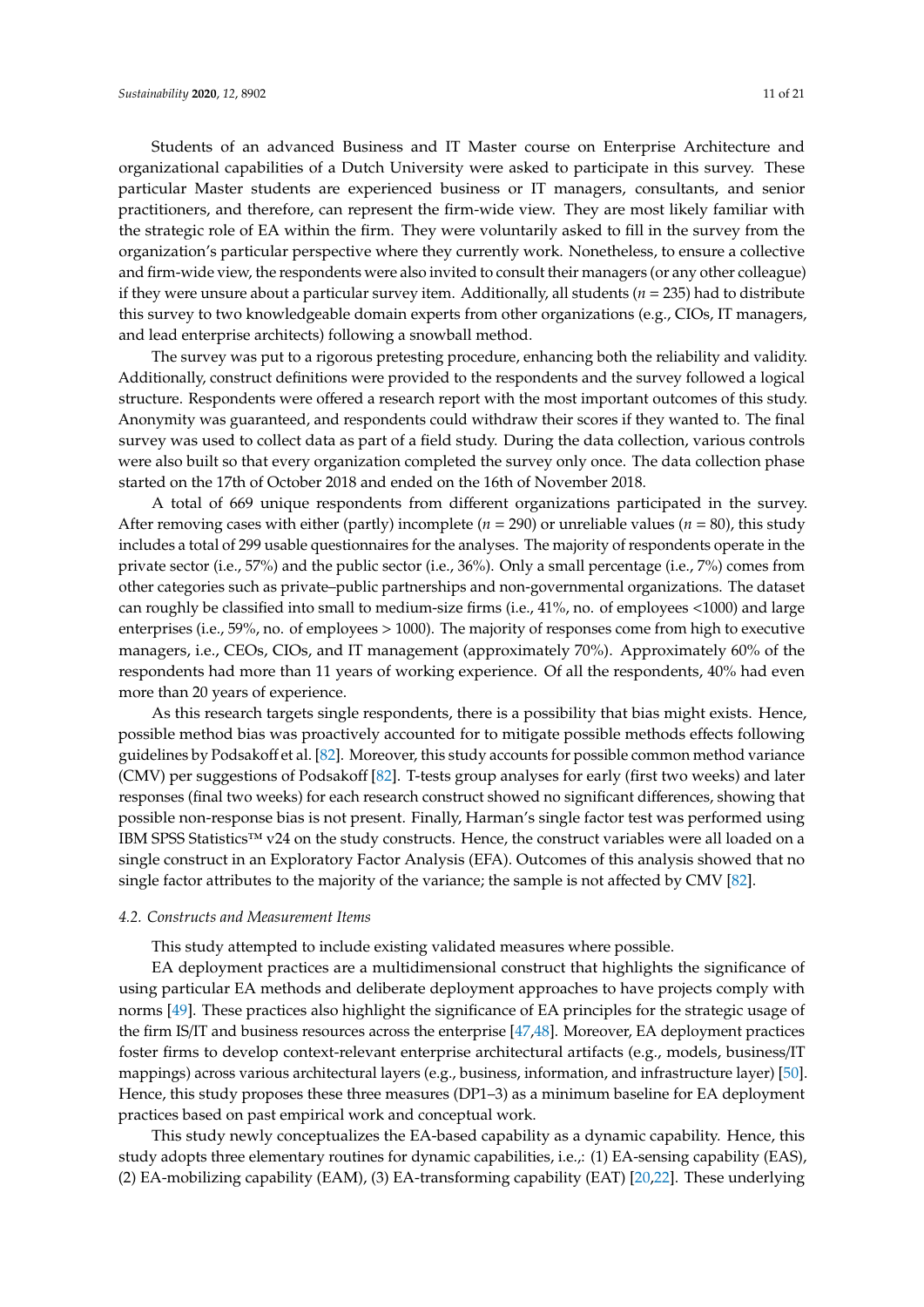capabilities collectively form the dynamic enterprise architecture capabilities construct. A rigorous conceptual and theoretical development should precede the development of this construct. For this research, we employed an incremental approach in the development of this new multi-item scale following established guidelines [\[83\]](#page-19-15). First, measurement items were directed from either previously cited or implied by extant conceptual and empirical work [\[4,](#page-16-2)[23,](#page-17-3)[24,](#page-17-4)[27,](#page-17-7)[74](#page-19-6)[,77](#page-19-9)[,84\]](#page-19-16). The first pool of scale items was developed using a seven-point Likert-type scale, ranging from "strongly disagree" to "strongly agree". Two sub-phases of scale development and purification followed based on previously outlined recommendations [\[83\]](#page-19-15), i.e., item-sorting analysis and expert reviews. The item-to-construct sorting approach was employed to establish tentative item reliability and validity [\[85\]](#page-19-17), while expert reviews once more evaluated all the established scale items and offered improvement suggestions [\[86\]](#page-19-18). These two sub-phases enhanced the reliability and construct validity of dynamic enterprise architecture capabilities at a pre-testing stage. The results of these intensive phases are omitted for the sake of brevity. This second-order construct is modeled using the reflective-formative type II model [\[87](#page-19-19)[,88\]](#page-19-20).

Business/IT-alignment (BA) is measured as a reflective first-order construct following [\[53,](#page-18-21)[54\]](#page-18-28), containing three existing items to capture the firms' IT strategic alignment between the business and IT plans, priorities, and strategies. Process innovation (PI) is likewise modeled as a reflective first-order construct following [\[52\]](#page-18-29). Relevant aspects include the extent to which firms have technological competitiveness and the novelty of technology used in critical processes.

This study follows Shanks et al. [\[4\]](#page-16-2) for the multi-dimensional nature of organizational benefits. Hence, the current study considers organizational benefits to be the long-term firm benefits resulting from intermediate-capabilities and IT–business benefits. Organizational benefits are conceptualized as a second-order factor using the reflective-formative type II model and contains three underlying first-order benefits factors, i.e., process agility (PA) [\[55\]](#page-18-24), competitive advantage (CA) [\[56](#page-18-30)[,57\]](#page-18-31), and increased value (VL) [\[58\]](#page-18-32). Process agility concerns the firms' "ability to detect and respond to opportunities and threats with ease, speed, and dexterity" [\[55\]](#page-18-24). This study used five validated items from Tallon and Pinsonneault [\[55\]](#page-18-24). Competitive advantage has several dimensions, including a higher return on investment than competitors, better market share growth than competitors, and better profitability. Finally, increased value is measured through customer satisfaction, customer loyalty, and business brand and image compared to competitors. This study controlled for possible confounding relationships by adding several widely-used control variables in IS research, i.e., firm size and age.

Table [2](#page-8-0) shows all included measurement items, their respective item-to-construct loadings (λ), mean values  $(\mu)$ , and the standard deviations (std.). Each item in the final survey was measured using a seven-point Likert scale (1: Strongly disagree to 7: Strongly agree).

# *4.3. Model Estimations*

This study relied on the use of SmartPLS version 3.2.7. [\[89\]](#page-19-21), which is a Structural Equation Modeling (SEM) application using Partial Least Squares (PLS) to estimate the research model and run parameter estimates. PLS–SEM is variance-based and is considered a better alternative than covariance-based modeling techniques (e.g., LISREL, AMOS) when the emphasis is on prediction, since PLS tries to maximize the explained variance in the dependent construct [\[90](#page-19-22)[,91\]](#page-19-23). Additionally, PLS readily handles both reflective and formative measures [\[92](#page-20-0)[,93\]](#page-20-1), as is the case in this research, and PLS provides researchers with a greater ability to predict and understand the role and formation of latent constructs and their relationships among each other [\[90–](#page-19-22)[92\]](#page-20-0).

Analyses make use of the path weighing scheme within SmartPLS. Additionally, a non-parametric bootstrapping procedure was employed to compute the significance of the regression coefficients running from the first-order constructs to the second-order construct. In this process, 5000 replications were used to obtain stable results and to interpret their significance. Finally, the 299 organizations in the dataset far exceed all minimum requirements to run the SEM analyses [\[93,](#page-20-1)[94\]](#page-20-2).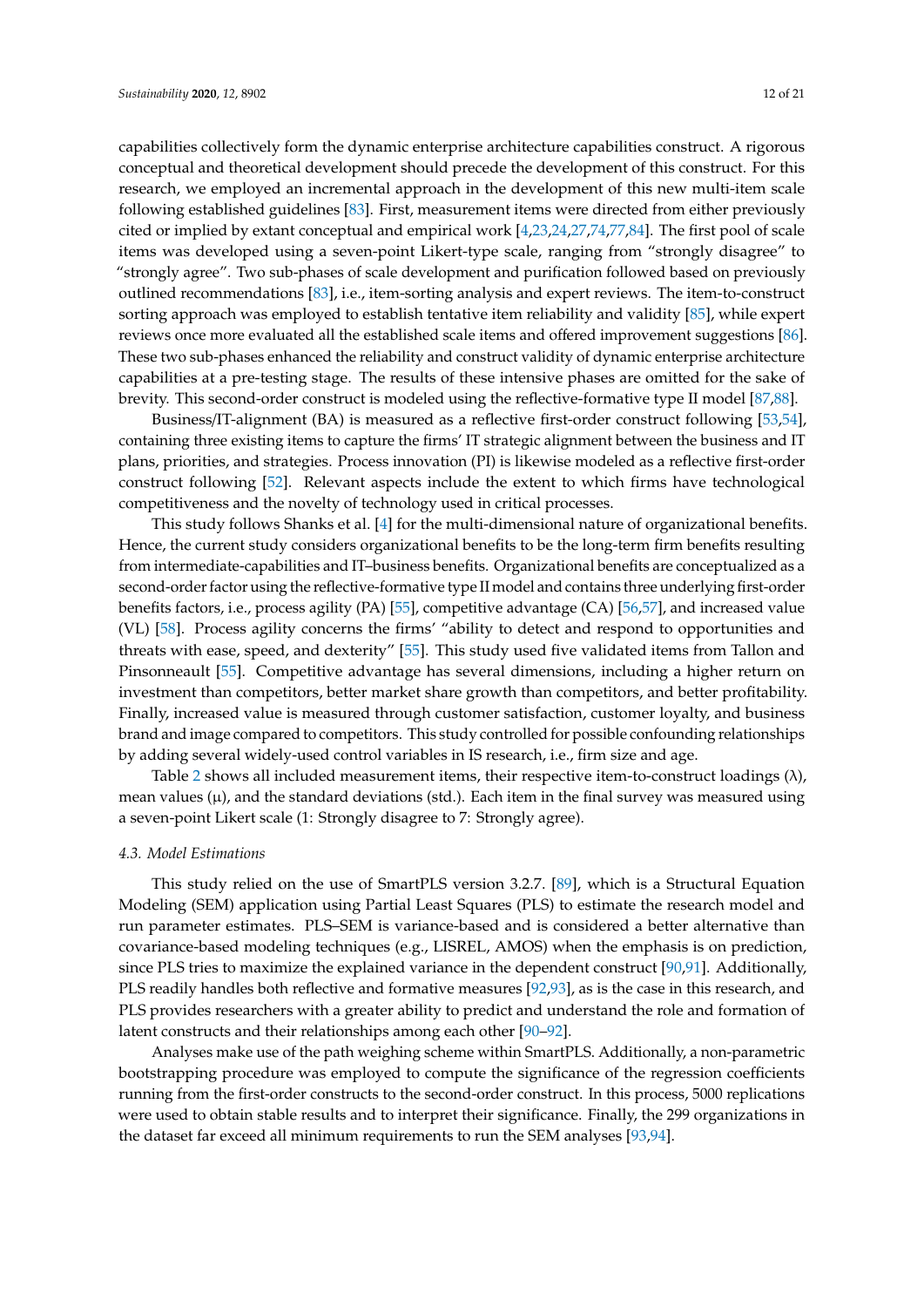# **5. Empirical Validation**

# *5.1. Evaluation of the Outer Model*

This study subjects the research model's constructs to internal consistency reliability, convergent validity, and discriminant validity test through SmartPLS [\[89\]](#page-19-21). At the construct level, a composite reliability (CR) assessment and the classic Cronbach's alpha measure (CA) was employed [\[90\]](#page-19-22). Typically, CA and CR values should be above 0.70, as is the case in this research (see Table [3\)](#page-12-0). Additionally, this study assessed construct-to-item loadings. None of the included items had to be removed, as all loadings were above 0.70 [\[95\]](#page-20-3) (only one measurement item in the survey had a loading of 0.68; this is still in the range of acceptable item loadings). Next, this study assessed convergent and discriminant validity [\[90](#page-19-22)[,93\]](#page-20-1). Hence, convergent validity was assessed by examining if the average variance extracted (AVE) is above the generally accepted lower limit of 0.50 [\[96\]](#page-20-4). All the obtained AVE values exceed the minimum threshold value. In a subsequent step, this study assessed the discriminant validity through three different but related tests. First, the data were assessed to detect high-loadings on the hypothesized constructs and low cross-loadings (i.e., correlations) on other constructs [\[97\]](#page-20-5). The data showed that all items load more strongly on their intended latent constructs than they correlate on other constructs. Second, the Fornell–Larcker criterion was assessed. In doing so, PLS was used to investigate if the square root of the AVEs of all constructs was larger than the cross-correlation (see the diagonal entries in bold in Table [3\)](#page-12-0).

<span id="page-12-0"></span>**Table 3.** Convergent and discriminant validity assessment of all the first-order reflective constructs.

|                   | <b>EADP</b> | EAS   | <b>EAM</b> | <b>EAT</b> | BA    | PI    | VL    | CA    | PA    |
|-------------------|-------------|-------|------------|------------|-------|-------|-------|-------|-------|
| EADP <sup>1</sup> | 0.892       |       |            |            |       |       |       |       |       |
| <b>EAS</b>        | 0.668       | 0.828 |            |            |       |       |       |       |       |
| <b>EAM</b>        | 0.613       | 0.776 | 0.856      |            |       |       |       |       |       |
| <b>EAT</b>        | 0.578       | 0.782 | 0.777      | 0.843      |       |       |       |       |       |
| BA                | 0.324       | 0.400 | 0.438      | 0.456      | 0.809 |       |       |       |       |
| PI                | 0.209       | 0.258 | 0.245      | 0.409      | 0.413 | 0.872 |       |       |       |
| VL                | 0.216       | 0.215 | 0.280      | 0.223      | 0.374 | 0.330 | 0.875 |       |       |
| CA                | 0.221       | 0.217 | 0.220      | 0.265      | 0.368 | 0.331 | 0.628 | 0.901 |       |
| PA                | 0.038       | 0.213 | 0.205      | 0.289      | 0.384 | 0.504 | 0.515 | 0.508 | 0.758 |
| <b>AVE</b>        | 0.796       | 0.685 | 0.733      | 0.710      | 0.652 | 0.760 | 0.811 | 0.765 | 0.686 |
| CA                | 0.872       | 0.885 | 0.909      | 0.918      | 0.738 | 0.895 | 0.883 | 0.897 | 0.812 |
| <b>CR</b>         | 0.921       | 0.916 | 0.932      | 0.936      | 0.849 | 0.927 | 0.928 | 0.929 | 0.897 |

<sup>1</sup> Note: EADP—EA deployment practices; EAS—EA sensing capability; EAM—EA mobilizing capability; EAT—EA transforming capability; BA—business–IT alignment; PI—process innovation; VL—value; CA—competitive advantage; PA—process agility.

All square root values are higher than the constructs' shared variances with other constructs in the model [\[93\]](#page-20-1). Finally, this study found additional evidence for discriminant validity by employing the relatively newly developed heterotrait–monotrait (HTMT) metric [\[98\]](#page-20-6). All values showed acceptable outcomes far below the conservative 0.90 upper bound. As shown in Table [3,](#page-12-0) the first-order reflective measures are valid and reliable. All first-order constructs demonstrate a significant relationship with their respective higher-order construct (i.e., dynamic enterprise architecture capabilities, and organizational benefits). Additionally, the assessed variance inflation factors (VIFs) are well below a conservative critical value of 3.5. In addition to the absence of non-significant relations between first-order capabilities and the second-order constructs, these outcomes indicate that no multicollinearity exists within our model [\[99\]](#page-20-7).

# *5.2. Evaluation of the Inner Model and Hypotheses Testing*

The literature proposes the Standardized Root Mean Square Residual (SRMR) as a new model fit index. It calculates the difference between observed correlations and the model's implied correlations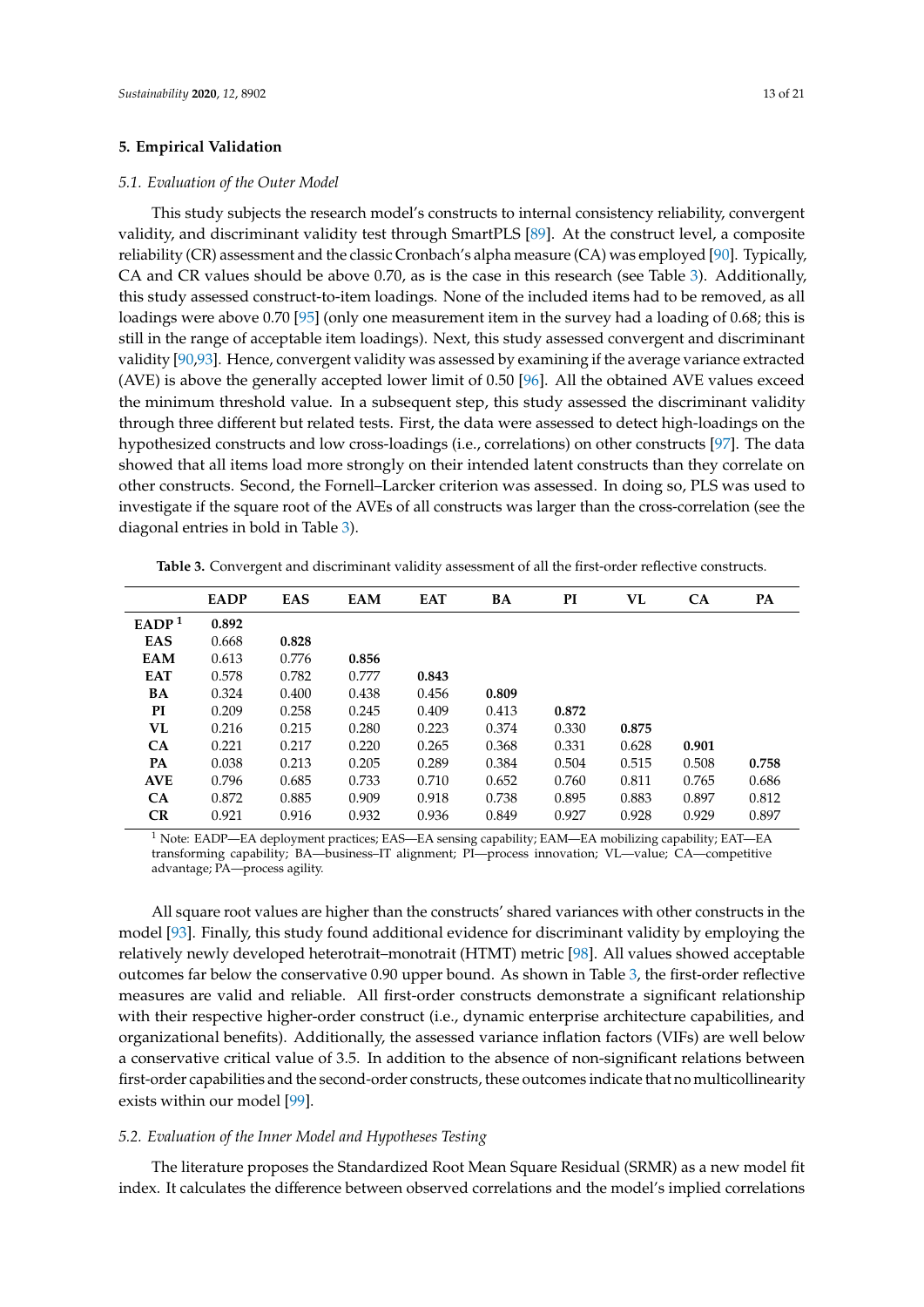matrix [\[90,](#page-19-22)[100\]](#page-20-8). Hence, this study checks the model by assessing the model fit before further assessing the structural model and associated hypotheses. However, current model fit indices should be interpreted with caution, as these metrics are not fully established PLS–SEM evaluation criteria. The obtained 0.060 is below the conservative 0.08 mark that is proposed by [\[100\]](#page-20-8). As a final step, the model's predictive relevance is calculated using the  $Q^2$  of our endogenous constructs (i.e., using Stone–Geisser's test). All *Q*<sup>2</sup> values are above the threshold value of zero, thereby indicating the overall model's predictive relevance. The structural model and the hypothesized relationships among the model's constructs can now be assessed.

The research models' fit, predictive relevance, and the structural model can now be evaluated.

The structural model explains 29% of the variance for organizational benefits ( $R^2 = 0.29$ ) after removing all non-significant relationships from the model. This outcome is considered a moderate effect [\[91\]](#page-19-23). Additionally, dynamic enterprise architecture capabilities explain 22.0% of the variance in business–IT alignment ( $R^2$  = 0.22) and 12% (i.e.,  $R^2$  = 0.13) of the variance in process innovation. Finally, EA deployment practices explain 45% of the variance in dynamic enterprise architecture capabilities  $(R<sup>2</sup> = 0.45)$ . Overall, these coefficients of determination support the research model's explanatory power, next to the model fit indices and the obtained significant path coefficients ( $p < 0.0001$ ). Table [4](#page-13-0) summarizes the structural model assessment findings and additionally shows the estimated effect sizes (with effect sizes, the specific contribution of particular exogenous constructs to an endogenous latent constructs  $R^2$  can be determined)  $(f^2)$  and the confidence intervals (Lower bound, 0.5%–Upper bound, 99.5%) of the structural model analyses.

<span id="page-13-0"></span>

| Effect<br><b>Model Path</b>                                        |          | Confidence<br><b>Effect Size</b><br><b>Interval</b><br>$(f^2)$<br>(Bias-Corrected) |                        | t-Value | Sign.           | Conclusion                    |  |
|--------------------------------------------------------------------|----------|------------------------------------------------------------------------------------|------------------------|---------|-----------------|-------------------------------|--|
| $EADP1 \rightarrow DEAC$                                           | 0.668    | 0.804                                                                              | $CI(0.555 - 0.749)$    | 17.96   | <b>YES</b>      | H1<br>Supported               |  |
| $DEAC \rightarrow BA$                                              | 0.468    | 0.280                                                                              | $CI (0.329 - 0.579)$   | 9.791   | <b>YES</b>      | H <sub>2</sub><br>Supported   |  |
| $BIA \rightarrow OB$                                               | 0.312    | 0.114                                                                              | $CI (0.110 - 0.454)$   | 5.305   | <b>YES</b>      |                               |  |
| $DEAC \rightarrow BA \rightarrow OB$<br>( <i>mediation by BA</i> ) | 0.146    |                                                                                    | CI (0.068-0.229)       | 4.688   | <b>YES</b>      | H <sub>3</sub><br>Supported   |  |
| $DEAC \rightarrow PI$                                              | 0.335    | 0.128                                                                              | $CI (0.196 - 0.451)$   | 6.620   | <b>YES</b>      | H4<br>Supported               |  |
| $PI \rightarrow OB$                                                | 0.332    | 0.130                                                                              | $CI (0.185 - 0.467)$   | 5.848   | <b>YES</b>      |                               |  |
| $DEAC \rightarrow PI \rightarrow OB$<br>(mediation by PI)          | 0.111    |                                                                                    | $CI (0.054 - 0.187)$   | 4.284   | <b>YES</b>      | H <sub>5</sub><br>Supported   |  |
| Other assessed paths                                               |          |                                                                                    |                        |         |                 |                               |  |
| $EADP \rightarrow BA$                                              | 0.017    | 0.0002                                                                             | $CI (-0.179 - 0.207)$  | 0.231   | NO.             | Mediation<br>by DEAC          |  |
| $EADP \rightarrow PI$                                              | $-0.030$ | 0.0006                                                                             | $CI (-0.224 - 0.170)$  | 0.399   | NO <sub>1</sub> | Mediation<br>by DEAC          |  |
| $DEAC \rightarrow OB$                                              | 0.063    | 0.004                                                                              | $CI (-0.074 - 0.2147)$ | 1.117   | NO <sub>1</sub> | No direct<br>effect           |  |
| $Size \rightarrow OB$                                              | 0.028    | 0.002                                                                              | $CI (-0.066 - 0.158)$  | 0.521   | NO <sub>1</sub> | N <sub>0</sub><br>confounding |  |
| $Age \rightarrow OB$                                               | $-0.065$ | $-0.005$                                                                           | $CI (-0.184 - 0.039)$  | 1.207   | NO.             | N <sub>0</sub><br>confounding |  |

**Table 4.** Summary of the hypotheses testing and structural model outcomes.

<sup>1</sup> Note: DEAC—dynamic enterprise architecture capabilities; OB—organizational benefits; BIA—business–IT alignment; PI—process innovation.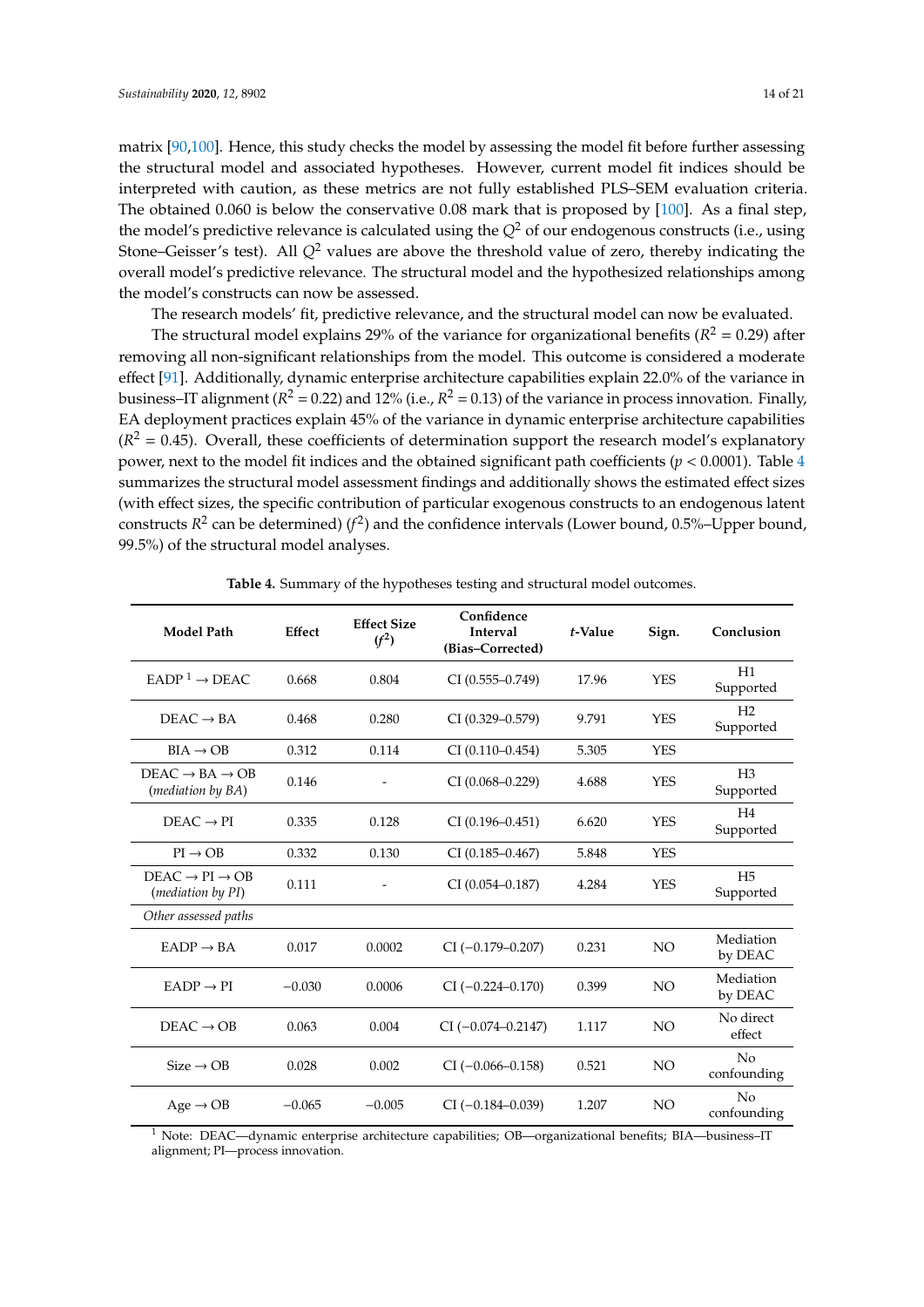# *5.3. Mediation Analyses*

This study followed specific guidelines by [\[90,](#page-19-22)[101](#page-20-9)[,102\]](#page-20-10) for multiple mediation analysis procedures to address the imposed mediation effects within the research model specifically. First, dynamic enterprise architecture capabilities' direct effect on organizational benefits is both positive and significant ( $\beta = 0.31$ ,  $t = 5.398$ ,  $p \le 0.0001$ ). Hence, this fulfills the first mediation condition, as suggested by Kenny [\[101\]](#page-20-9).

Next, the significance of the indirect effects (i.e., mediating paths) was integrally established (i.e., simultaneous consideration of all mediating constructs) through a bootstrapping approach using a non-parametric resampling procedure [\[90](#page-19-22)[,102\]](#page-20-10). Then, the included direct path (dynamic enterprise architecture capabilities ( $DEAC$ )  $\rightarrow$  Organizational benefits (OB)) showed a non-significant relationship  $(\beta = 0.06, t = 1.112, p = 0.26)$ . The specific indirect effects (DEAC  $\rightarrow$  BA  $\rightarrow$  OB and DEAC  $\rightarrow$  PI  $\rightarrow$  OB, see Table [4\)](#page-13-0) should be interpreted as the indirect effect of DEAC on OB through a given mediation construct (i.e., BA or PI) while controlling for the other mediating constructs. Additionally, we tested for the direct effect of EA deployment practices on BA and PI. The bootstrapping results were negative. This particular outcome implies that, indeed, dynamic enterprise architecture capabilities are the key enabler of BIA and PI, and that dynamic enterprise architecture capabilities fully mediated the effect of deployment practices.

This study concludes that full mediation characterizes this current structural model. Therefore, this study finds support for the five hypotheses, while all included control variables showed non-significant (n.s.) effects (see Table [4\)](#page-13-0).

#### **6. Discussion and Conclusions**

# *6.1. Theoretical Contributions*

Motivated by the call to provide empirical evidence on how EA-based capabilities drive business transformation and deliver benefits, this study shows how dynamic enterprise architecture capabilities benefit the firm using data from 299 Dutch-speaking firms. In doing so, this current study makes various substantial contributions to the IS literature. First, this study's outcomes extend the current knowledge on which organizational benefits can be achieved with EA resources, practices, and capabilities. Using our work and gleaned insights, scholars can now conduct more foundational analyses on EA's use and deployment in organizations. More specifically, they can now systematically link a firm's EA deployment practice efforts to dynamic capabilities and use them to efficiently exploit organizational resources and explain how the firm's innovativeness, alignment of business and IT, and organizational benefits can be achieved [\[103,](#page-20-11)[104\]](#page-20-12). Second, with these outcomes, the present study also extends previous empirical studies that focus on project contributions from effective EA deployment, see, for instance, [\[4\]](#page-16-2).

Third, this study constructed and validated a comprehensive EA-based capability and treated it as a dynamic capability. Using the 16 measurement items across three dimensions (i.e., EA sensing, mobilizing, and transforming capability), this study helps researchers conduct more systematic analyses on the organization's EA-based capabilities. Fourth, this study empirically showed that dynamic enterprise architecture capabilities, enabled by EA deployment practices, are crucial to achieving high business–IT alignment and process innovation levels. Furthermore, the latter two fully mediate the effect of dynamic enterprise architecture capabilities on organizational benefits. In doing so, this study expands upon previous EA-based capabilities and IT-enabled capabilities studies [\[2](#page-16-1)[,4](#page-16-2)[,57\]](#page-18-31). Specifically, the identified mechanisms, and thus the mediating forces, through which benefits are achieved have theoretical relevance since a substantial amount of scholarship work under the assumption that the sole development of EA's with associated artifacts is a sufficient condition to enable business transformation and attain organizational benefits [\[6,](#page-16-11)[10\]](#page-16-12). This study shows that organizational benefits resulting from EA-based capabilities can be achieved through intermediate-capabilities and IT–business benefits. These current findings might explain why firms still encounter organizational and externally imposed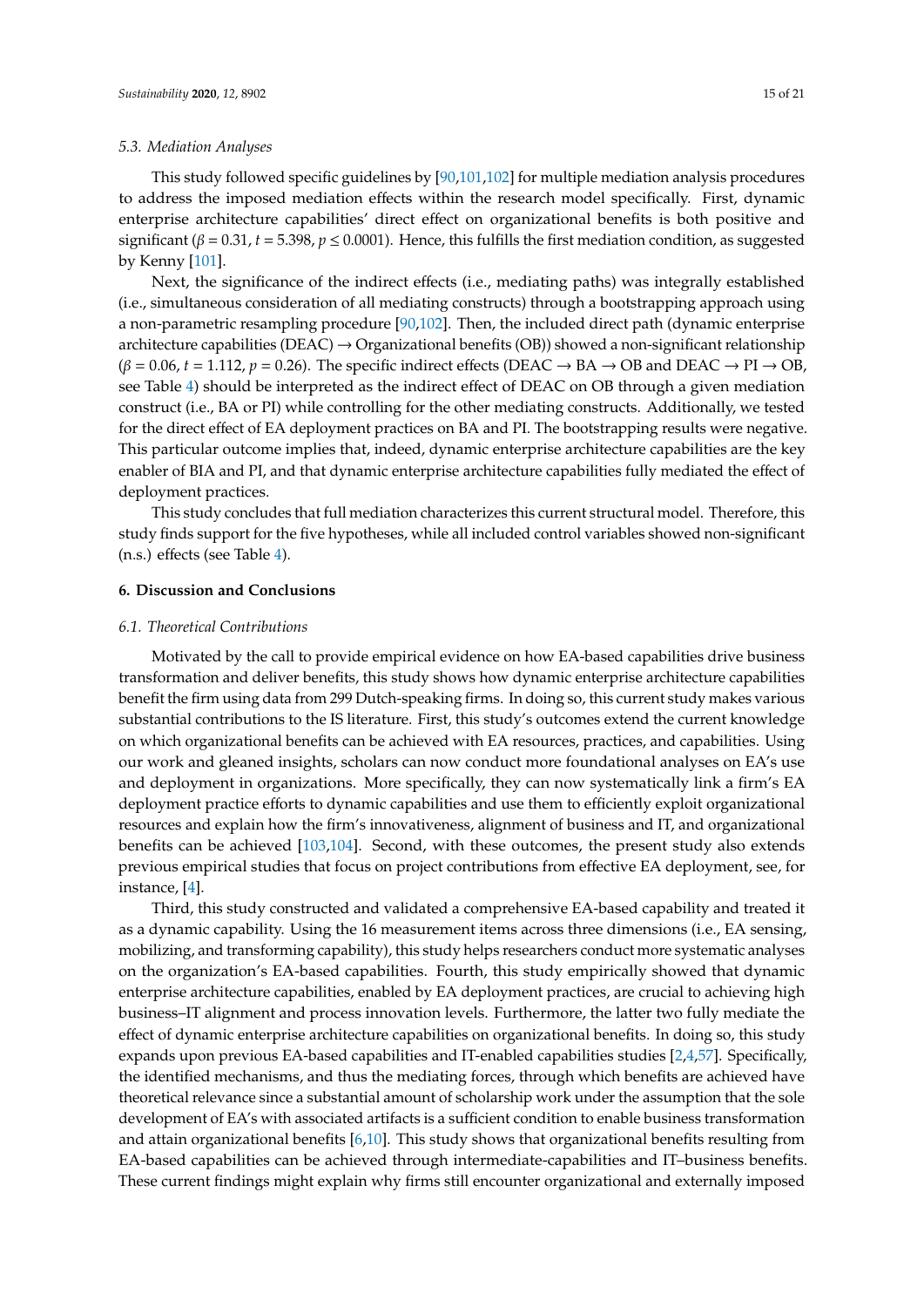obstacles with realizing EA's intended business outcomes [\[14](#page-16-9)[,105\]](#page-20-13). The unfolded indirect effect of dynamic enterprise architecture capabilities on organizational benefits is also consistent with previous work on dynamic capabilities and their indirect effect on firm performance, see, for example, [\[84](#page-19-16)[,106\]](#page-20-14). Our work could guide new areas of IS and EA research that focuses on dynamic enterprise architecture capabilities and their contribution to organizational value and firm innovativeness.

#### *6.2. Practical Contributions*

This study provides business and IT managers with a potent source of value. The literature paid considerable attention to EA artifacts and framework's key role as sufficient conditions to enable business and transformation and attain organizational benefits. However, this current work, building upon empirical evidence, emphasizes a broader dynamic capabilities perspective regarding EA practice deployment in firms. Firms should focus on dynamic enterprise architecture capabilities as an effective mechanism for promoting business–IT alignment and thus provide a better understanding of business processes and IS/IT, their interdependencies, and possible synergies. Dynamic enterprise architecture capabilities help cultivate the EA to reconfigure the business successfully and the IS/IT landscape, recombine resources, and to adjust for and respond to unexpected changes, and can thus be considered an essential driver for business–IT alignment. Another important managerial implication of this work is that firms can enable process innovation by deploying unique combinations of complementary resources and cooperation of cohesive units governed by dynamic enterprise architecture capabilities. Hence, dynamic enterprise architecture capabilities need to be positioned within the firm to enable both alignment and process innovation, thereby using EA-based capabilities to their full potential.

This study developed a comprehensive survey that on the item-level can be used as a diagnostic and (self)assessment tool, grounded in theory, so that managers can now open up the value-creating black box of EA and justify the investments made in the EA practice and 'EA as a strategy' [\[3\]](#page-16-4). We argue that decision-makers should embrace that EA investments cannot be cultivated instantly through direct performance benefits. Instead, this research unfolds the different and related value paths through which operational benefits and competitive firm performance gains can be achieved. Using dynamic enterprise architecture capabilities, business and IT managers can now leverage previously unavailable EA assets, resources, and sets of decision options. They can use them to enhance their firms' ability to change process innovativeness, orchestrate business processes with technologies, and enhance benefits and a competitive edge.

#### *6.3. Limitations and Future Work*

Several study limitations guide future work, despite the developed model's attractiveness and the assessments using reliable cross-sectional data. First, this study used self-reported data to test the hypothesized relationships in the research model. In doing so, it uses a similar approach as the studies of [\[2,](#page-16-1)[4,](#page-16-2)[14,](#page-16-9)[45\]](#page-18-3), as objective measures are difficult to obtain. Although considerable time and effort were undertaken to account for possible measurement errors and bias, CMV may still be a concern, as both the dependent and focal explanatory variables are perceptual measures derived from the same respondent (i.e., single informant). Including multiple respondents from a single organization could further strengthen the inter-rater validity and improve the internal validity.

This study also did not triangulate the self-reported measures with, for example, potentially available archival data from public sources. Including these additional data (e.g., financial measures) could further validate the empirical outcomes' overall validity, as perceptual data are strongly correlated to objective measures [\[4](#page-16-2)[,63\]](#page-18-20). This research encourages further research avenues. First, it would be valuable to look at the possible conditioning role of environmental turbulence, as previous studies have demonstrated its impact on organizational benefits [\[55](#page-18-24)[,57,](#page-18-31)[74,](#page-19-6)[107\]](#page-20-15). Finally, this study concurs with Shanks et al. [\[4\]](#page-16-2) in that longitudinal research could lead to an enhanced understanding of dynamic enterprise architecture capabilities and the process of obtaining organizational benefits.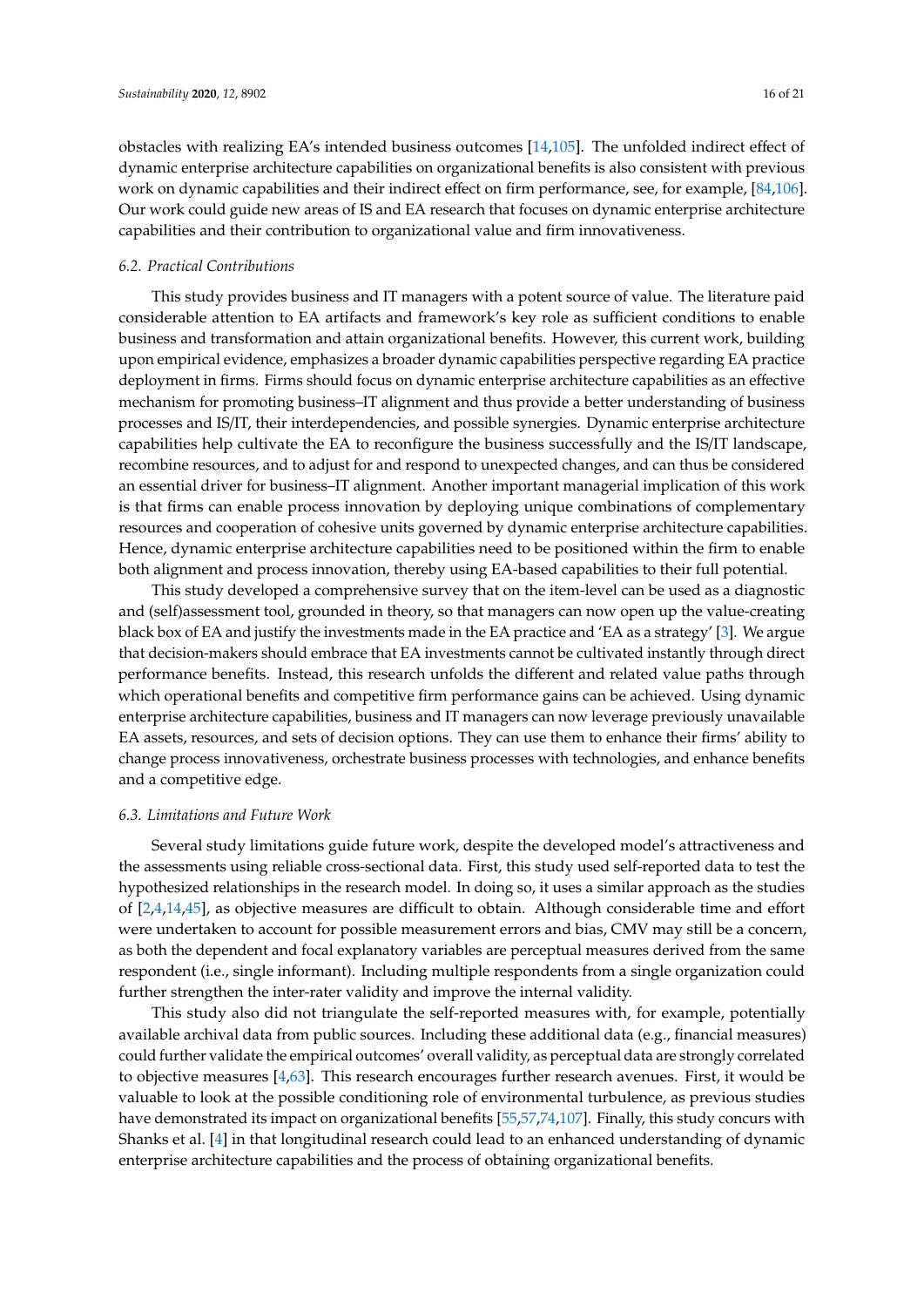**Author Contributions:** Conceptualization, R.v.d.W.; Investigation, R.v.d.W.; Resources, S.K. (Sherah Kurnia); Supervision, R.v.d.W.; Visualization, R.v.d.W. and S.K. (Sherah Kurnia); Writing—original draft, R.v.d.W.; Writing—review & editing, S.K. (Sherah Kurnia) and S.K. (Svyatoslav Kotusev). All authors have read and agreed to the published version of the manuscript.

**Funding:** This research received no external funding.

**Acknowledgments:** We would like to thank Tom Hendrickx, Kevin Billen, and Salo Langer for their contributions to the data collection and for sharing their perspectives in numerous discussions. Additionally, we are thankful for the active role of the respondents in making this study a success.

**Conflicts of Interest:** The authors declare no conflict of interest.

# **References**

- <span id="page-16-0"></span>1. Weill, P.; Woerner, S.L. Is Your Company Ready for a Digital Future? *MIT Sloan Manag. Rev.* **2018**, *59*, 21–25.
- <span id="page-16-1"></span>2. Hazen, B.; Bradley, R.V.; Bell, J.E.; In, J.; Byrd, T.A. Enterprise architecture: A competence-based approach to achieving agility and firm performance. *Management* **2017**, *193*, 566–577. [\[CrossRef\]](http://dx.doi.org/10.1016/j.ijpe.2017.08.022)
- <span id="page-16-4"></span>3. Ross, W.J.; Weill, P.; Robertson, D. *Enterprise Architecture as Strategy: Creating a Foundation for Business Execution*; Harvard Business Press: Boston, MA, USA, 2006.
- <span id="page-16-2"></span>4. Shanks, G.; Gloet, M.; Someh, I.A.; Frampton, K.; Tamm, T. Achieving benefits with enterprise architecture. *J. Strateg. Inf. Syst.* **2018**, *27*, 139–156. [\[CrossRef\]](http://dx.doi.org/10.1016/j.jsis.2018.03.001)
- <span id="page-16-3"></span>5. Tamm, T.; Seddon, P.B.; Shanks, G.; Reynolds, P. How does enterprise architecture add value to organisations. *Commun. Assoc. Inf. Syst.* **2011**, *28*, 141–168. [\[CrossRef\]](http://dx.doi.org/10.17705/1CAIS.02810)
- <span id="page-16-11"></span>6. Gong, Y.; Janssen, M. The value of and myths about enterprise architecture. *Int. J. Inf. Manag.* **2019**, *46*, 1–9. [\[CrossRef\]](http://dx.doi.org/10.1016/j.ijinfomgt.2018.11.006)
- 7. Kitsios, F.; Kamariotou, M. Business strategy modelling based on enterprise architecture: A state of the art review. *Bus. Process Manag. J.* **2019**, *25*, 606–624. [\[CrossRef\]](http://dx.doi.org/10.1108/BPMJ-05-2017-0122)
- <span id="page-16-5"></span>8. Berg, M.V.D.; Slot, R.; Van Steenbergen, M.; Faasse, P.; Van Vliet, H. How enterprise architecture improves the quality of IT investment decisions. *J. Syst. Softw.* **2019**, *152*, 134–150. [\[CrossRef\]](http://dx.doi.org/10.1016/j.jss.2019.02.053)
- <span id="page-16-6"></span>9. Lange, M.; Mendling, J.; Recker, J. An empirical analysis of the factors and measures of Enterprise Architecture Management success. *Eur. J. Inf. Syst.* **2016**, *25*, 411–431. [\[CrossRef\]](http://dx.doi.org/10.1057/ejis.2014.39)
- <span id="page-16-12"></span>10. Kotusev, S. Enterprise architecture and enterprise architecture artifacts: Questioning the old concept in light of new findings. *J. Inf. Technol.* **2019**, *34*, 102–128. [\[CrossRef\]](http://dx.doi.org/10.1177/0268396218816273)
- <span id="page-16-7"></span>11. Vessey, I.; Ward, K. The dynamics of sustainable IS alignment: The case for IS adaptivity. *J. Assoc. Inf. Syst.* **2013**, *14*, 283–311. [\[CrossRef\]](http://dx.doi.org/10.17705/1jais.00336)
- <span id="page-16-13"></span>12. Hinkelmann, K.; Gerber, A.J.; Karagiannis, D.; Thoenssen, B.; Van Der Merwe, A.; Woitsch, R. A new paradigm for the continuous alignment of business and IT: Combining enterprise architecture modelling and enterprise ontology. *Comput. Ind.* **2016**, *79*, 77–86. [\[CrossRef\]](http://dx.doi.org/10.1016/j.compind.2015.07.009)
- <span id="page-16-8"></span>13. Pattij, M.; van de Wetering, R.; Kusters, R. From Enterprise Architecture Management to Organizational Agility: The Mediating Role of IT Capabilities. In *Proceedings of the 32nd Bled eConference: Humanizing Technology for a Sustainable Society, Bled, Slovenia, 16–19 June 2019*; University of Maribor Press: Maribor, Slovenia, 2019.
- <span id="page-16-9"></span>14. Brosius, M.; Aier, S.; Haki, K.; Winter, R. *Enterprise Architecture Assimilation: An Institutional Perspective*; Association for Information Systems: Atlanta, GA, USA, 2018.
- <span id="page-16-10"></span>15. Toppenberg, G.; Henningsson, S.; Shanks, G. How Cisco Systems used enterprise architecture capability to sustain acquisition-based growth. *MIS Q. Exec.* **2015**, *14*, 151–168.
- 16. Abraham, R.; Aier, S.; Winter, R. Two Speeds of EAM—A Dynamic Capabilities Perspective. In *Trends in Enterprise Architecture Research and Practice-Driven Research on Enterprise Transformation*; Springer: Berlin/Heidelberg, Germany, 2012; pp. 111–128.
- 17. Labusch, N.; Aier, S.; Winter, R. Beyond Enterprise Architecture Modeling-What are the Essentials to Support Enterprise Transformations? *Enterp. Model. Inf. Syst. Archit.* **2013**, 13–26.
- 18. Van de Wetering, R. Dynamic Enterprise Architecture Capabilities and Organizational Benefits: An empirical mediation study. In Proceedings of the Twenty-Eigth European Conference on Information Systems (ECIS2020), Marrakech, Morocco, 15–17 June 2020.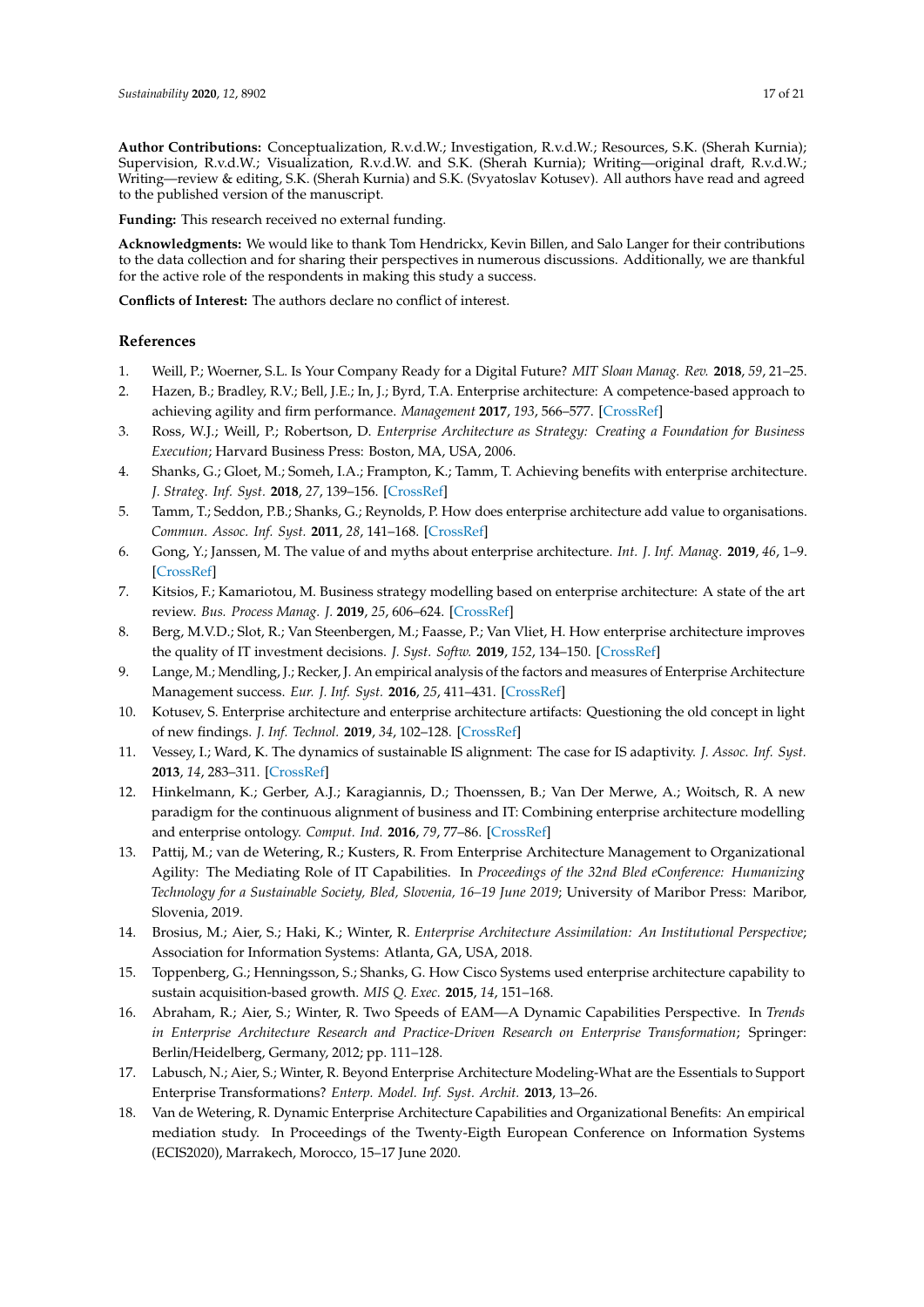- <span id="page-17-0"></span>19. Pattij, M.; van de Wetering, R.; Kusters, R.J. Improving Agility Through Enterprise Architecture Management: The Mediating Role of Aligning Business and IT. In Proceedings of the AMCIS, Salt Lake City, UT, USA, 10–14 August 2020.
- <span id="page-17-1"></span>20. Van de Wetering, R. Dynamic Enterprise Architecture Capabilities: Conceptualization and Validation. In *Business Information Systems*; Springer: Seville, Spain; Cham, Switzerland, 2019.
- <span id="page-17-22"></span>21. Teece, D.J. Explicating dynamic capabilities: The nature and microfoundations of (sustainable) enterprise performance. *Strateg. Manag. J.* **2007**, *28*, 1319–1350. [\[CrossRef\]](http://dx.doi.org/10.1002/smj.640)
- <span id="page-17-2"></span>22. Van de Wetering, R. Enterprise Architecture Resources, Dynamic Capabilities, and their Pathways to Operational Value. In Proceedings of the Fortieth International Conference on Information Systems, Munich, Germany, 15–18 December 2019.
- <span id="page-17-3"></span>23. Overby, E.; Bharadwaj, A.; Sambamurthy, V. Enterprise agility and the enabling role of information technology. *Eur. J. Inf. Syst.* **2006**, *15*, 120–131. [\[CrossRef\]](http://dx.doi.org/10.1057/palgrave.ejis.3000600)
- <span id="page-17-4"></span>24. Sambamurthy, V.; Bharadwaj, A.; Grover, V. Shaping agility through digital options: Reconceptualizing the role of information technology in contemporary firms. *MIS Q.* **2003**, *27*, 237–263. [\[CrossRef\]](http://dx.doi.org/10.2307/30036530)
- <span id="page-17-5"></span>25. Korhonen, J.J.; Molnar, W.A. Enterprise architecture as capability: Strategic application of competencies to govern enterprise transformation. In Proceedings of the 2014 IEEE 16th Conference on Business Informatics (CBI), Geneva, Switzerland, 14–17 July 2014; IEEE: Piscataway, NL, USA, 2014.
- <span id="page-17-6"></span>26. Gregor, S.; Hart, D.; Martin, N. Enterprise architectures: Enablers of business strategy and IS/IT alignment in government. *Inf. Technol. People* **2007**, *20*, 96–120. [\[CrossRef\]](http://dx.doi.org/10.1108/09593840710758031)
- <span id="page-17-7"></span>27. Drnevich, P.L.; Kriauciunas, A.P. Clarifying the conditions and limits of the contributions of ordinary and dynamic capabilities to relative firm performance. *Strateg. Manag. J.* **2011**, *32*, 254–279. [\[CrossRef\]](http://dx.doi.org/10.1002/smj.882)
- <span id="page-17-8"></span>28. Eisenhardt, K.M.; Martin, J.A. Dynamic capabilities: What are they? *Strateg. Manag. J.* **2000**, *21*, 1105–1121. [\[CrossRef\]](http://dx.doi.org/10.1002/1097-0266(200010/11)21:10/11<1105::AID-SMJ133>3.0.CO;2-E)
- <span id="page-17-9"></span>29. Das, S.R.; Joshi, M.P. Process innovativeness and firm performance in technology service firms: The effect of external and internal contingencies. *IEEE Trans. Eng. Manag.* **2012**, *59*, 401–414. [\[CrossRef\]](http://dx.doi.org/10.1109/TEM.2011.2157163)
- <span id="page-17-10"></span>30. Barney, J. Firm resources and sustained competitive advantage. *J. Manag.* **1991**, *17*, 99–120. [\[CrossRef\]](http://dx.doi.org/10.1177/014920639101700108)
- <span id="page-17-11"></span>31. Wade, M.; Hulland, J. Review: The resource-based view and information systems research: Review, extension, and suggestions for future research. *MIS Q.* **2004**, *28*, 107–142. [\[CrossRef\]](http://dx.doi.org/10.2307/25148626)
- <span id="page-17-12"></span>32. Bharadwaj, A.S. A resource-based perspective on information technology capability and firm performance: An empirical investigation. *MIS Q.* **2000**, *24*, 169–196. [\[CrossRef\]](http://dx.doi.org/10.2307/3250983)
- <span id="page-17-13"></span>33. Makadok, R. Toward a synthesis of the resource-based and dynamic-capability views of rent creation. *Strateg. Manag. J.* **2001**, *22*, 387–401. [\[CrossRef\]](http://dx.doi.org/10.1002/smj.158)
- <span id="page-17-14"></span>34. Amit, R.; Schoemaker, P.J. Strategic assets and organizational rent. *Strateg. Manag. J.* **1993**, *14*, 33–46. [\[CrossRef\]](http://dx.doi.org/10.1002/smj.4250140105)
- <span id="page-17-15"></span>35. Someh, I.A.; Frampton, K.; Davern, M.J.; Shanks, G.G. The Role of Synergy in using Enterprise Architecture for Business Transformation. In Proceedings of the ECIS 2016, İstanbul, Turkey, 12–16 June 2016.
- <span id="page-17-16"></span>36. Pavlou, P.A.; el Sawy, O.A. From IT leveraging competence to competitive advantage in turbulent environments: The case of new product development. *Inf. Syst. Res.* **2006**, *17*, 198–227. [\[CrossRef\]](http://dx.doi.org/10.1287/isre.1060.0094)
- <span id="page-17-17"></span>37. Van de Wetering, R.; Versendaal, J.; Walraven, P. Examining the relationship between a hospital's IT infrastructure capability and digital capabilities: A resource-based perspective. In Proceedings of the Twenty-fourth Americas Conference on Information Systems (AMCIS), New Orleans, LA, USA, 16–18 August 2018.
- <span id="page-17-18"></span>38. Kohli, R.; Grover, V. Business value of IT: An essay on expanding research directions to keep up with the times. *J. Assoc. Inf. Syst.* **2008**, *9*, 23. [\[CrossRef\]](http://dx.doi.org/10.17705/1jais.00147)
- <span id="page-17-19"></span>39. Kim, G.; Shin, B.; Kim, K.K.; Lee, H.G. IT capabilities, process-oriented dynamic capabilities, and firm financial performance. *J. Assoc. Inf. Syst.* **2011**, *12*, 487. [\[CrossRef\]](http://dx.doi.org/10.17705/1jais.00270)
- <span id="page-17-20"></span>40. Ahlemann, F.; Stettiner, E.; Messerschmidt, M.; Legner, C. *Strategic Enterprise Architecture Management: Challenges, Best Practices, and Future Developments*; Springer Science & Business Media: Berlin/Heidelberg, Germany, 2012.
- <span id="page-17-21"></span>41. Winter, R.; Fischer, R. Essential layers, artifacts, and dependencies of enterprise architecture. In Proceedings of the 2006 10th IEEE International Enterprise Distributed Object Computing Conference Workshops, Hong Kong, China, 16–20 October 2006; IEEE: Piscataway, NL, USA, 2006.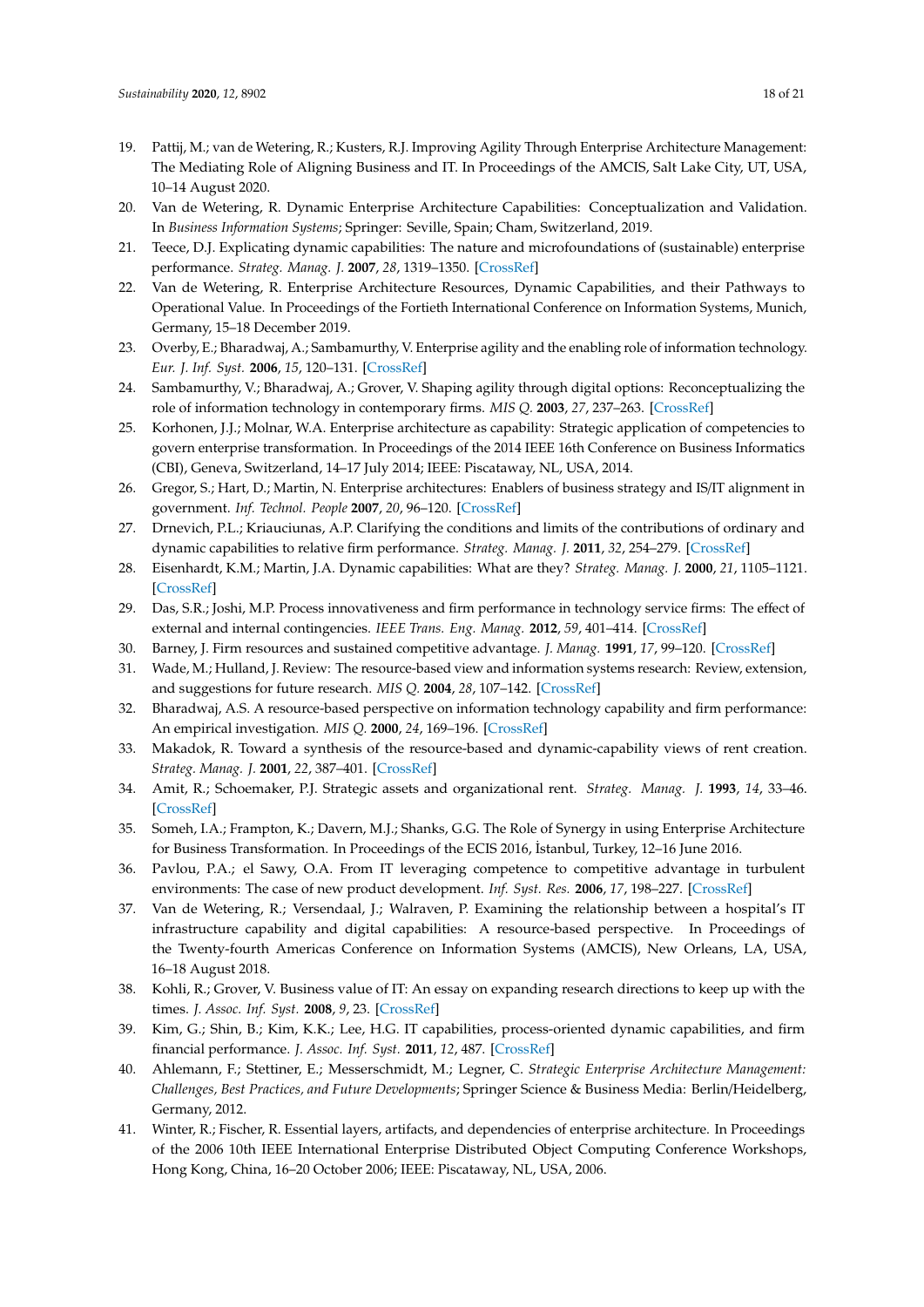- <span id="page-18-7"></span><span id="page-18-6"></span><span id="page-18-5"></span><span id="page-18-0"></span>42. Teece, D.J.; Pisano, G.; Shuen, A. Dynamic capabilities and strategic management. *Strateg. Manag. J.* **1997**, *18*, 509–533. [\[CrossRef\]](http://dx.doi.org/10.1002/(SICI)1097-0266(199708)18:7<509::AID-SMJ882>3.0.CO;2-Z)
- <span id="page-18-8"></span><span id="page-18-1"></span>43. Schilke, O. On the contingent value of dynamic capabilities for competitive advantage: The nonlinear moderating effect of environmental dynamism. *Strateg. Manag. J.* **2014**, *35*, 179–203. [\[CrossRef\]](http://dx.doi.org/10.1002/smj.2099)
- <span id="page-18-9"></span><span id="page-18-2"></span>44. Foorthuis, R.; Van Steenbergen, M.; Brinkkemper, S.; Bruls, W.A.G. A theory building study of enterprise architecture practices and benefits. *Inf. Syst. Front.* **2016**, *18*, 541–564. [\[CrossRef\]](http://dx.doi.org/10.1007/s10796-014-9542-1)
- <span id="page-18-10"></span><span id="page-18-3"></span>45. Schmidt, C.; Buxmann, P. Outcomes and success factors of enterprise IT architecture management: Empirical insight from the international financial services industry. *Eur. J. Inf. Syst.* **2011**, *20*, 168–185. [\[CrossRef\]](http://dx.doi.org/10.1057/ejis.2010.68)
- <span id="page-18-11"></span><span id="page-18-4"></span>46. Mikalef, P.; Pateli, A.; van de Wetering, R. IT architecture flexibility and IT governance decentralisation as drivers of IT-enabled dynamic capabilities and competitive performance: The moderating effect of the external environment. *Eur. J. Inf. Syst.* **2020**, *29*, 1–29. [\[CrossRef\]](http://dx.doi.org/10.1080/0960085X.2020.1808541)
- <span id="page-18-13"></span>47. Lindstrom, A. On the syntax and semantics of architectural principles. In Proceedings of the 39th Annual Hawaii International Conference on System Sciences (HICSS'06), Kauai, HI, USA, 4–7 January 2006; IEEE: Piscataway, NL, USA, 2006.
- <span id="page-18-14"></span><span id="page-18-12"></span>48. Proper, E.; Greefhorst, D. *The Roles of Principles in Enterprise Architecture*; Springer: Berlin/Heidelberg, Germany, 2010.
- <span id="page-18-27"></span>49. Cameron, B.H.; McMillan, E. Analyzing the current trends in enterprise architecture frameworks. *J. Enterp. Archit.* **2013**, *9*, 60–71.
- <span id="page-18-17"></span>50. Schekkerman, J. *How to Survive in the Jungle of Enterprise Architecture Frameworks: Creating or Choosing an Enterprise Architecture Framework*; Trafford Publishing: Bloomington, IN, USA, 2004.
- <span id="page-18-26"></span>51. Davenport, T. *Proces Innovation, Reengineering Work through Information Technology*; Harvard Business School Press: Boston, MA, USA, 1993.
- <span id="page-18-29"></span>52. Prajogo, D.I.; Sohal, A.S. The relationship between TQM practices, quality performance, and innovation performance: An empirical examination. *Int. J. Qual. Reliab. Manag.* **2003**, *20*, 901–918. [\[CrossRef\]](http://dx.doi.org/10.1108/02656710310493625)
- <span id="page-18-21"></span>53. Bradley, R.V.; Pratt, R.M.E.; Byrd, T.A.; Outlay, C.N.; Wynn, D.E., Jr. Enterprise architecture, IT effectiveness and the mediating role of IT alignment in US hospitals. *Inf. Syst. J.* **2012**, *22*, 97–127. [\[CrossRef\]](http://dx.doi.org/10.1111/j.1365-2575.2011.00379.x)
- <span id="page-18-28"></span>54. Chan, Y.E. Why haven't we mastered alignment? The importance of the informal organization structure. *MIS Q. Exec.* **2002**, *1*, 97–112.
- <span id="page-18-24"></span>55. Tallon, P.P.; Pinsonneault, A. Competing perspectives on the link between strategic information technology alignment and organizational agility: Insights from a mediation model. *Mis Q.* **2011**, *35*, 463–486. [\[CrossRef\]](http://dx.doi.org/10.2307/23044052)
- <span id="page-18-30"></span>56. Chen, Y.; Wang, Y.; Nevo, S.; Jin, J.; Wang, L.; Chow, W.S. IT capability and organizational performance: The roles of business process agility and environmental factors. *Eur. J. Inf. Syst.* **2014**, *23*, 326–342. [\[CrossRef\]](http://dx.doi.org/10.1057/ejis.2013.4)
- <span id="page-18-31"></span>57. Rai, A.; Tang, X. Leveraging IT capabilities and competitive process capabilities for the management of interorganizational relationship portfolios. *Inf. Syst. Res.* **2010**, *21*, 516–542. [\[CrossRef\]](http://dx.doi.org/10.1287/isre.1100.0299)
- <span id="page-18-32"></span>58. Chen, J.-S.; Tsou, H.-T. Performance effects of IT capability, service process innovation, and the mediating role of customer service. *J. Eng. Technol. Manag.* **2012**, *29*, 71–94. [\[CrossRef\]](http://dx.doi.org/10.1016/j.jengtecman.2011.09.007)
- <span id="page-18-15"></span>59. Frampton, K.; Shanks, G.; Tamm, T.; Kurnia, S.; Milton, S. Enterprise Architecture Service Provision: Pathways to Value. In Proceedings of the ECIS 2015, Münster, Germany, 26–29 May 2015.
- <span id="page-18-16"></span>60. Aral, S.; Weill, P. IT assets, organizational capabilities, and firm performance: How resource allocations and organizational differences explain performance variation. *Organ. Sci.* **2007**, *18*, 763–780. [\[CrossRef\]](http://dx.doi.org/10.1287/orsc.1070.0306)
- <span id="page-18-18"></span>61. Schryen, G. Revisiting IS business value research: What we already know, what we still need to know, and how we can get there. *Eur. J. Inf. Syst.* **2013**, *22*, 139–169. [\[CrossRef\]](http://dx.doi.org/10.1057/ejis.2012.45)
- <span id="page-18-19"></span>62. Henderson, J.C.; Venkatraman, N. Strategic alignment: Leveraging information technology for transforming organisations. *IBM Syst. J.* **1993**, *32*, 4–16. [\[CrossRef\]](http://dx.doi.org/10.1147/sj.382.0472)
- <span id="page-18-20"></span>63. Wu, S.P.-J.; Straub, D.W.; Liang, T.-P. How information technology governance mechanisms and strategic alignment influence organizational performance: Insights from a matched survey of business and IT managers. *MIS Q.* **2015**, *39*, 497–518. [\[CrossRef\]](http://dx.doi.org/10.25300/MISQ/2015/39.2.10)
- <span id="page-18-22"></span>64. Luftman, J.; Kempaiah, R. An update on business-IT alignment: "A line" has been drawn. *MIS Q. Exec.* **2007**, *6*, 165–177.
- <span id="page-18-23"></span>65. Kearns, G.S.; Lederer, A.L. A Resource-Based View of Strategic IT Alignment: How knowledge sharing creates competitive advantage. *Decis. Sci.* **2003**, *34*, 1–29. [\[CrossRef\]](http://dx.doi.org/10.1111/1540-5915.02289)
- <span id="page-18-25"></span>66. Chan, Y.; Reich, B. IT alignment: An annotated bibliography. *J. Inf. Technol.* **2007**, *22*, 316–396. [\[CrossRef\]](http://dx.doi.org/10.1057/palgrave.jit.2000111)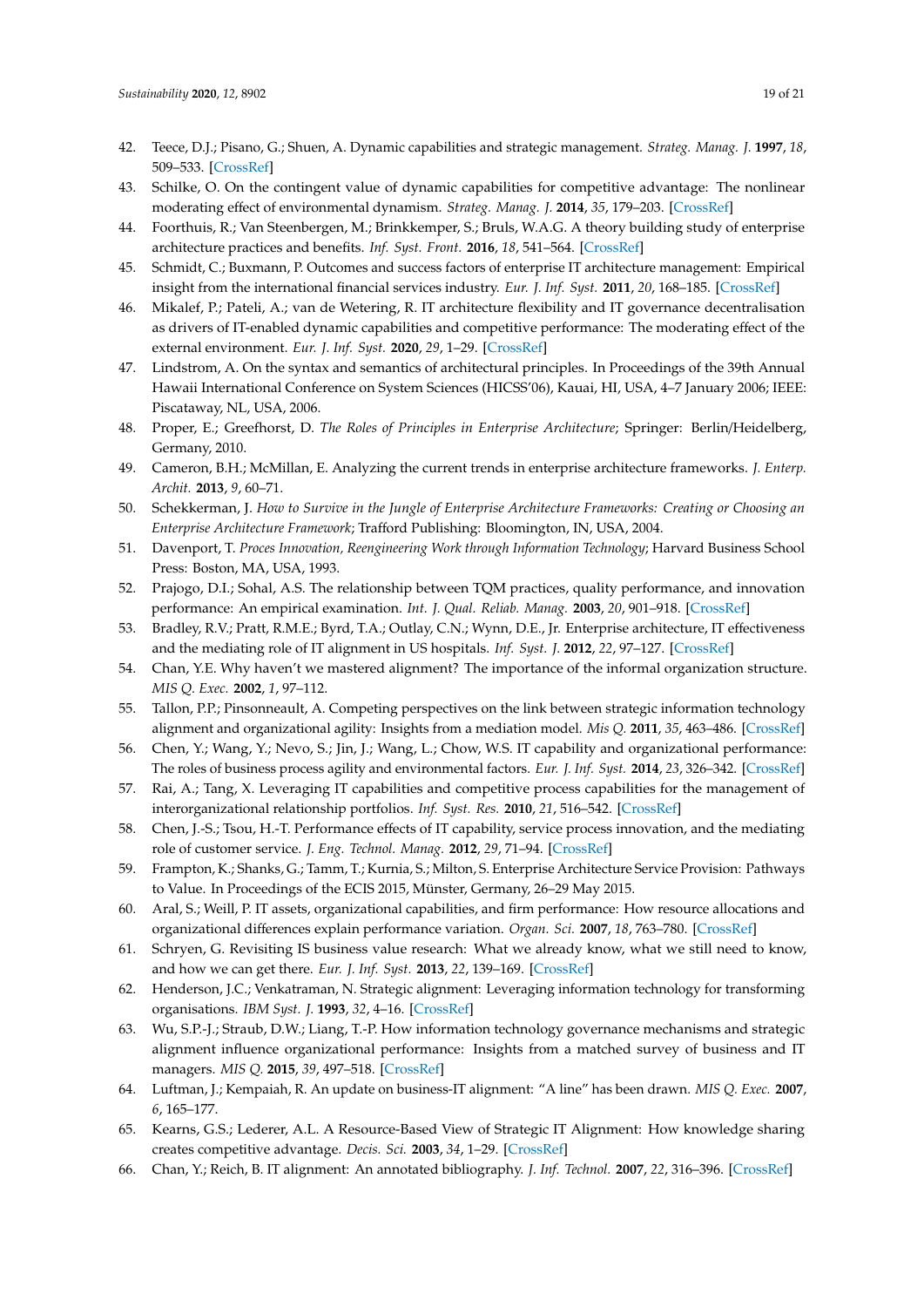- <span id="page-19-0"></span>67. Wang, X.; Zhou, X.; Jiang, L. A method of business and IT alignment based on enterprise architecture. In Proceedings of the 2008 IEEE International Conference on Service Operations and Logistics, and Informatics IEEE/SOLI 2008, Beijing, China, 12–15 October 2008; IEEE: Piscataway, NL, USA, 2008.
- <span id="page-19-1"></span>68. Tallon, P.P. A process-oriented perspective on the alignment of information technology and business strategy. *J. Manag. Inf. Syst.* **2007**, *24*, 227–268. [\[CrossRef\]](http://dx.doi.org/10.2753/MIS0742-1222240308)
- <span id="page-19-2"></span>69. Breznik, L.; Hisrich, R.D. Dynamic capabilities vs. innovation capability: Are they related? *J. Small Bus. Enterp. Dev.* **2014**, *21*, 368–384. [\[CrossRef\]](http://dx.doi.org/10.1108/JSBED-02-2014-0018)
- 70. Niemi, E.; Pekkola, S. Using enterprise architecture artefacts in an organisation. *Enterp. Inf. Syst.* **2017**, *11*, 313–338. [\[CrossRef\]](http://dx.doi.org/10.1080/17517575.2015.1048831)
- <span id="page-19-3"></span>71. Giniuniene, J.; Jurksiene, L. Dynamic capabilities, innovation and organizational learning: Interrelations and impact on firm performance. *Procedia Soc. Behav. Sci.* **2015**, *213*, 985–991. [\[CrossRef\]](http://dx.doi.org/10.1016/j.sbspro.2015.11.515)
- <span id="page-19-4"></span>72. Assink, M. Inhibitors of disruptive innovation capability: A conceptual model. *Eur. J. Innov. Manag.* **2006**, *9*, 215–233. [\[CrossRef\]](http://dx.doi.org/10.1108/14601060610663587)
- <span id="page-19-5"></span>73. Teece, D.; Peteraf, M.; Leih, S. Dynamic capabilities and organizational agility: Risk, uncertainty, and strategy in the innovation economy. *Calif. Manag. Rev.* **2016**, *58*, 13–35. [\[CrossRef\]](http://dx.doi.org/10.1525/cmr.2016.58.4.13)
- <span id="page-19-6"></span>74. Pavlou, P.A.; el Sawy, O.A. Understanding the elusive black box of dynamic capabilities. *Decis. Sci.* **2011**, *42*, 239–273. [\[CrossRef\]](http://dx.doi.org/10.1111/j.1540-5915.2010.00287.x)
- <span id="page-19-7"></span>75. Lapalme, J. Three schools of thought on enterprise architecture. *IT Prof.* **2012**, *14*, 37–43. [\[CrossRef\]](http://dx.doi.org/10.1109/MITP.2011.109)
- <span id="page-19-8"></span>76. Yu, E.; Deng, S.; Sasmal, D. Enterprise architecture for the adaptive enterprise–A vision paper. In *Trends in Enterprise Architecture Research and Practice-Driven Research on Enterprise Transformation*; Springer: Berlin/Heidelberg, Germany, 2012; pp. 146–161.
- <span id="page-19-9"></span>77. Mikalef, P.; Pateli, A.; van de Wetering, R. IT flexibility and competitive performance: The mediating role of IT-enabled dynamic capabilities. In Proceedings of the 24th European Conference on Information Systems (ECIS) 2016, Istanbul, Turkey, 12–15 June 2016.
- <span id="page-19-10"></span>78. Roberts, N.; Galluch, P.S.; Dinger, M.; Grover, V. Absorptive Capacity and Information Systems Research: Review, Synthesis, and Directions for Future Research. *MIS Q.* **2012**, *36*, 625–648. [\[CrossRef\]](http://dx.doi.org/10.2307/41703470)
- <span id="page-19-11"></span>79. Hult, G.T.M.; Hurley, R.F.; Knight, G.A. Innovativeness: Its antecedents and impact on business performance. *Ind. Mark. Manag.* **2004**, *33*, 429–438. [\[CrossRef\]](http://dx.doi.org/10.1016/j.indmarman.2003.08.015)
- <span id="page-19-12"></span>80. Gray, B.J.; Matear, S.; Matheson, P.K. Improving service firm performance. *J. Serv. Mark.* **2002**, *16*, 186–200. [\[CrossRef\]](http://dx.doi.org/10.1108/08876040210427191)
- <span id="page-19-13"></span>81. Ministry of Economic Affairs and Climate Policy. *Dutch Digitisation Strategy 2.0. It's Possible Here. It's Happening Here*; Ministry of Economic Affairs and Climate Policy: The Hague, The Netherlands, 2019.
- <span id="page-19-14"></span>82. Podsakoff, P.M.; MacKenzie, S.B.; Lee, J.Y.; Podsakoff, N.P. Common method biases in behavioral research: A critical review of the literature and recommended remedies. *J. Appl. Psychol.* **2003**, *88*, 879. [\[CrossRef\]](http://dx.doi.org/10.1037/0021-9010.88.5.879)
- <span id="page-19-15"></span>83. MacKenzie, S.B.; Podsakoff, P.M.; Podsakoff, N.P. Construct measurement and validation procedures in MIS and behavioral research: Integrating new and existing techniques. *MIS Q.* **2011**, *35*, 293–334. [\[CrossRef\]](http://dx.doi.org/10.2307/23044045)
- <span id="page-19-16"></span>84. Wilden, R.; Gudergan, S.P.; Nielsen, B.B.; Lings, I. Dynamic capabilities and performance: Strategy, structure and environment. *Long Range Plan.* **2013**, *46*, 72–96. [\[CrossRef\]](http://dx.doi.org/10.1016/j.lrp.2012.12.001)
- <span id="page-19-17"></span>85. Moore, G.C.; Benbasat, I. Development of an instrument to measure the perceptions of adopting an information technology innovation. *Inf. Syst. Res.* **1991**, *2*, 192–222. [\[CrossRef\]](http://dx.doi.org/10.1287/isre.2.3.192)
- <span id="page-19-18"></span>86. Presser, S.; Couper, M.P.; Lessler, J.T.; Martin, E.; Martin, J.; Rothgeb, J.M.; Singer, E. Methods for testing and evaluating survey questions. *Public Opin. Q.* **2004**, *68*, 109–130. [\[CrossRef\]](http://dx.doi.org/10.1093/poq/nfh008)
- <span id="page-19-19"></span>87. Becker, J.-M.; Klein, K.; Wetzels, M. Hierarchical latent variable models in PLS-SEM: Guidelines for using reflective-formative type models. *Long Range Plan.* **2012**, *45*, 359–394. [\[CrossRef\]](http://dx.doi.org/10.1016/j.lrp.2012.10.001)
- <span id="page-19-20"></span>88. Jarvis, C.; MacKenzie, S.; Podsakoff, P. A critical review of construct indicators and measurement model misspecification in marketing and consumer research. *J. Consum. Res.* **2003**, *30*, 199–218. [\[CrossRef\]](http://dx.doi.org/10.1086/376806)
- <span id="page-19-21"></span>89. Ringle, C.M.; Wende, S.; Becker, J.-M. SmartPLS 3. Boenningstedt: SmartPLS GmbH. 2015. Available online: http://[www.smartpls.com](http://www.smartpls.com) (accessed on 4 September 2020).
- <span id="page-19-22"></span>90. Hair Jr, J.F.; Hult, G.T.M.; Ringle, C.; Sarstedt, M. *A Primer on Partial Least Squares Structural Equation Modeling (PLS-SEM)*; Sage Publications: Thousand Oaks, CA, USA, 2016.
- <span id="page-19-23"></span>91. Chin, W. The partial least squares approach to structural equation modeling. In *Modern Methods for Business Research*; Marcoulides, G.A., Ed.; Lawrence Erlbaum Associates: Mahwah, NJ, USA, 1998; pp. 295–336.